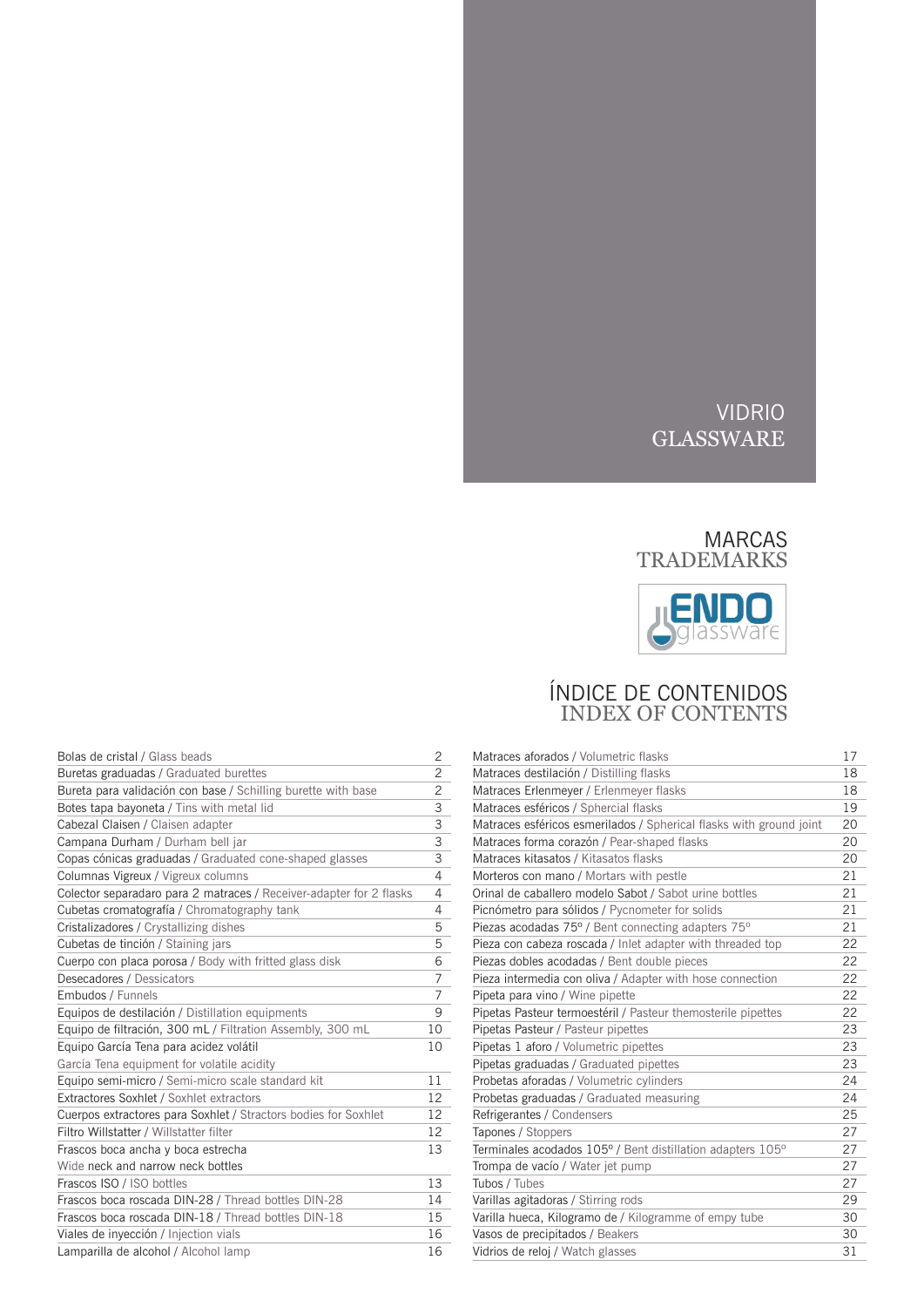#### BOLAS DE CRISTAL | GLASS BEADS



| Referencia | Diámetro         | Bolsas de |
|------------|------------------|-----------|
| Code       | Diameter         | Bags of   |
| 10190020   | $2 \, \text{mm}$ | $1$ kg    |
| 10190022   | $2 \text{ mm}$   | 20 kg     |
| 10190030   | 3 mm             | $1$ kg    |
| 10190032   | $3 \text{ mm}$   | 20 kg     |
| 10190040   | 4 mm             | $1$ kg    |
| 10190042   | 4 mm             | 20 kg     |
| 10190050   | $5 \text{ mm}$   | $1$ kg    |
| 10190052   | $5 \, \text{mm}$ | 20 kg     |
| 10190060   | 6 mm             | $1$ kg    |
| 10190062   | 6 mm             | 20 kg     |
| 10190070   | 7 mm             | $1$ kg    |
| 10190080   | 8 mm             | $1$ kg    |

### BURETAS GRADUADAS | GRADUATED BURETTES

Las buretas de clase B presentan un diámetro interno uniforme y grifo recto en el extremo inferior del tubo.

Con llave de vidrio | With glass stopcock

Para la adición de soluciones ácidas o neutras. Es necesario usar un lubricante para asegurar un buen cierre.

Burettes are class B instruments that present a uniform internal diameter and a straight stopcock at the lower end of the tube.

They are ideal for the addition of acid or neutral solutions. It is necessary to use a lubricant to assure a good locking.



| Referencia | Capacidad | Diámetro        | Longitud | Graduación | Tolerancia    |
|------------|-----------|-----------------|----------|------------|---------------|
| Code       | Capacity  | Diameter        | Length   | Graduation | Tolerance     |
| 11167110   | 10 mL     | $10 \text{ mm}$ | 535 mm   | $0.1$ ml   | $\pm$ 0.05 mL |
| 11167120   | $25$ mL   | $12 \text{ mm}$ | 565 mm   | $0.1$ ml   | $± 0.10$ mL   |
| 11167150   | 50 mL     | 14 mm           | 780 mm   | $0.1$ ml   | $± 0.10$ mL   |

# Con llave de teflón | With teflon stopcock

Para la adición de cualquier tipo de soluciones dado que el teflón es un material inerte.



Ideal for the addition of any type of solution since Teflon is an inert material.

| Referencia | Capacidad       | Diámetro        | Longitud | Graduación | Tolerancia    |
|------------|-----------------|-----------------|----------|------------|---------------|
| Code       | Capacity        | Diameter        | Length   | Graduation | Tolerance     |
| 11169110   | $10 \text{ mL}$ | $10 \text{ mm}$ | 600 mm   | $0.1$ ml   | $\pm$ 0.05 mL |
| 11169120   | $25 \text{ mL}$ | $12 \text{ mm}$ | 630 mm   | $0.1$ mL   | $\pm$ 0.10 mL |
| 11169150   | 50 mL           | $14 \text{ mm}$ | 860 mm   | $0.1$ ml   | $\pm$ 0.10 mL |
|            |                 |                 |          |            |               |

BURETA PARA VALIDACIÓN CON BASE | SCHILLING BURETTE WITH BASE

| Referencia | Volumen         | División |
|------------|-----------------|----------|
| Code       | Volume          | Division |
| 11130120   | $25 \text{ ml}$ | 1/10     |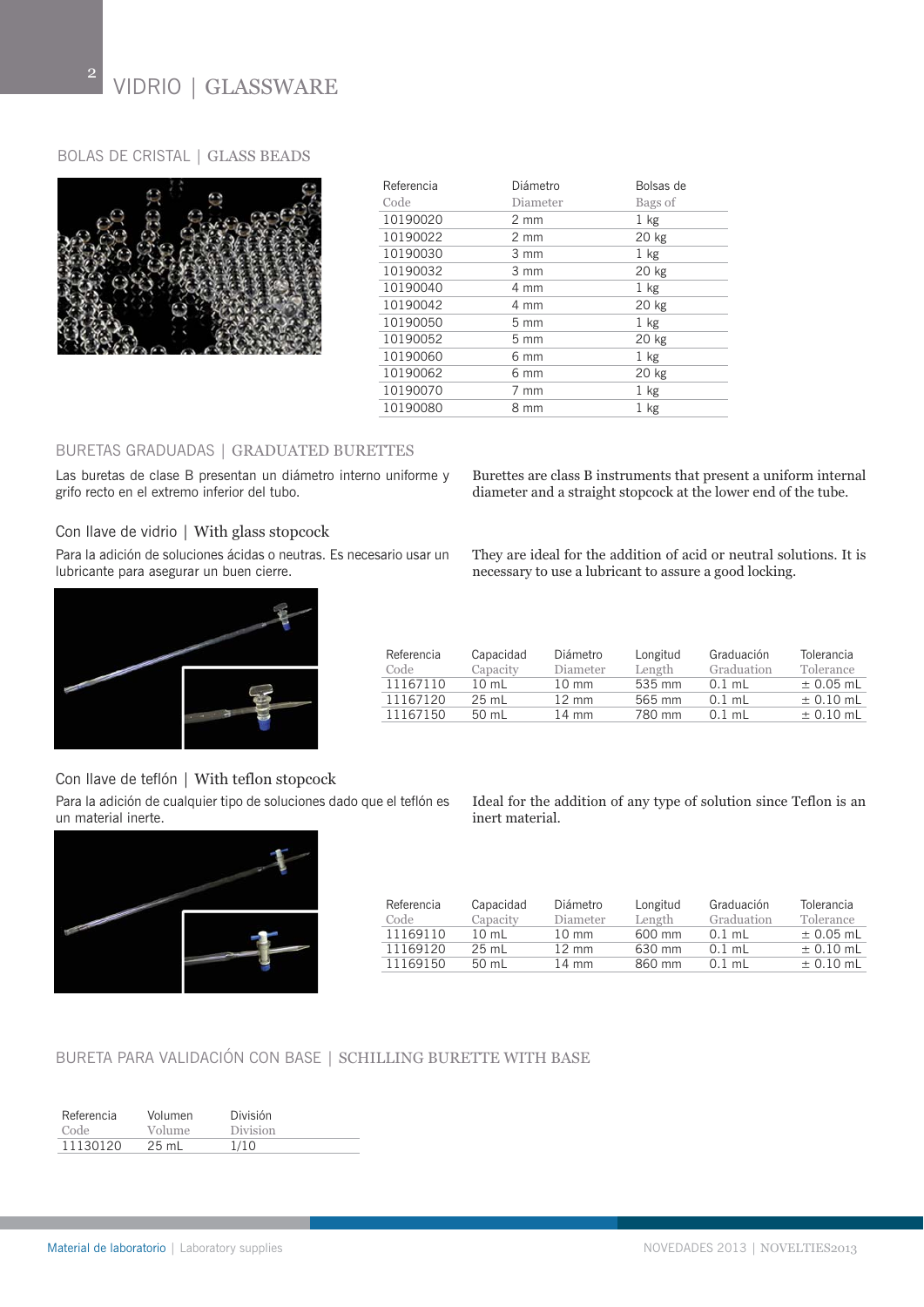# BOTES TAPA BAYONETA | TINS WITH METAL LID



| Referencia | Capacidad | Altura | $Ø$ boca             | Ø base |
|------------|-----------|--------|----------------------|--------|
| Code       | Capacity  | Height | $Neck$ $\varnothing$ | Base Ø |
| 12014210   | 125 mL    | 50 mm  | 60 mm                | 70 mm  |
| 12014220   | 250 mL    | 90 mm  | 70 mm                | 80 mm  |
| 12014250   | 500 mL    | 110 mm | 70 mm                | 80 mm  |
| 12014310   | 1000 mL   | 170 mm | 70 mm                | 90 mm  |
| 12014320   | 2000 mL   | 210 mm | 100 mm               | 120 mm |
| 12014340   | 4000 mL   | 260 mm | 100 mm               | 160 mm |
|            |           |        |                      |        |

#### CABEZAL CLAISEN | CLAISEN ADAPTER



Con cabeza roscada para sujeción de termómetros. With thread head to fix thermometer.

| Referencia | Esmerilado   | Rosca  |
|------------|--------------|--------|
| Code       | Ground joint | Thread |
| 18300000   | 14/23        | 13     |

# CAMPANA DURHAM| DURHAM BELL JAR

| Referencia | Diámetro | Altura          | Grosor           | Volume   |
|------------|----------|-----------------|------------------|----------|
| Code       | Diameter | Height          | <b>Thickness</b> | Volume   |
| 10200000   | mm       | $50 \text{ mm}$ | $0.5$ mm         | $1.5$ mL |

# COPAS CÓNICAS GRADUADAS | GRADUATED CONE-SHAPED GLASSES

#### 1| Base ancha y estable.

2| Con pico.



1| Wide and stable base.

2| With spout.

| Referencia | Capacidad | Diámetro | Altura |
|------------|-----------|----------|--------|
| Code       | Capacity  | Diameter | Height |
| 12776150   | 50 mL     | 45 mm    | 145 mm |
| 12776210   | $100$ mL  | 55 mm    | 170 mm |
| 12776220   | 250 mL    | 80 mm    | 200 mm |
| 12776250   | 500 mL    | 100 mm   | 260 mm |
| 12776310   | 1000 mL   | 130 mm   | 330 mm |
| 12776320   | 2000 mL   | 160 mm   | 370 mm |
|            |           |          |        |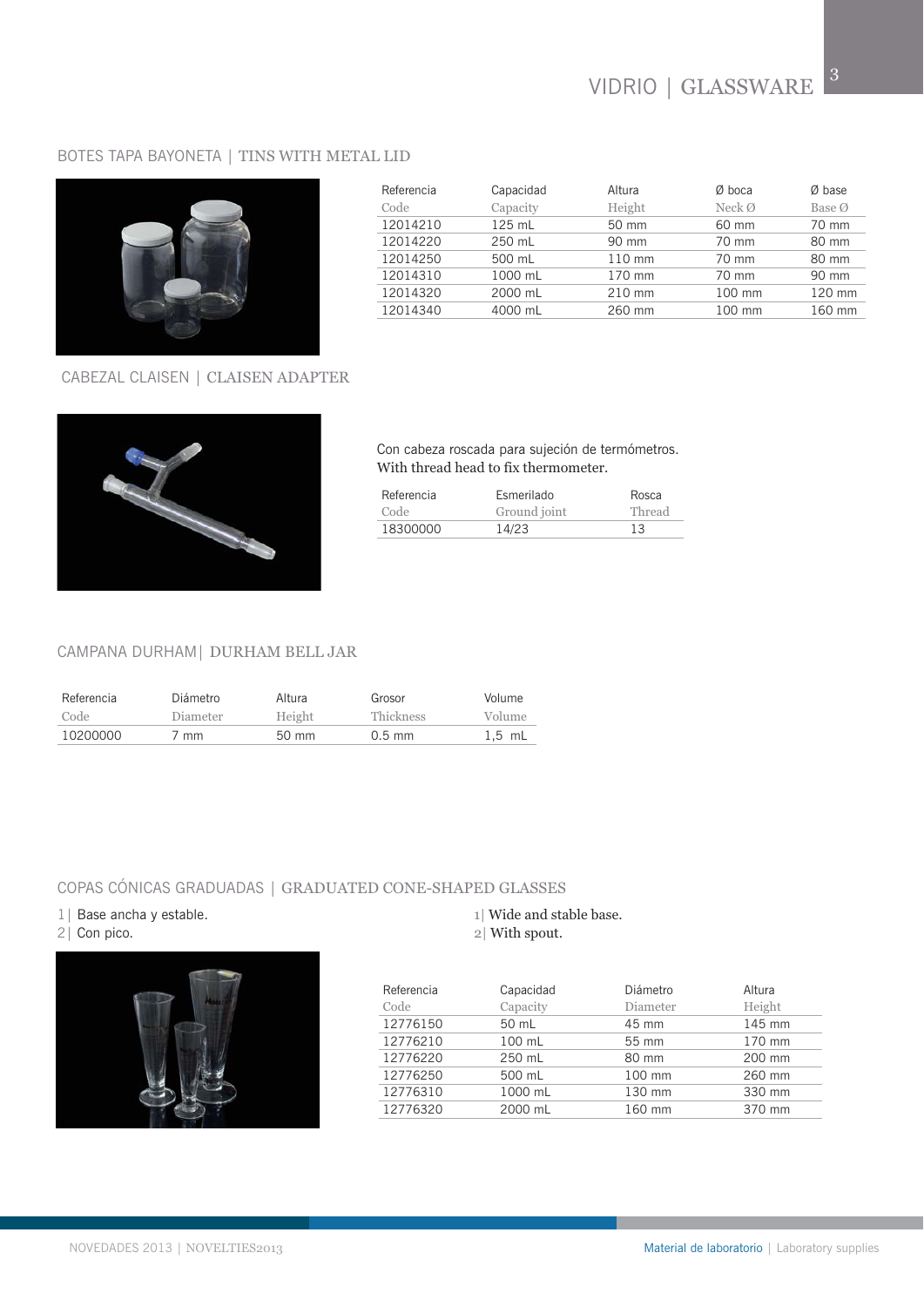

# COLUMNAS VIGREUX | VIGREUX COLUMNS



| Referencia | Longitud | Diámetro        | Esmerilado   | Camisa   |
|------------|----------|-----------------|--------------|----------|
| Code       | Length   | Diameter        | Ground joint | Jacket   |
| 18230014   | 250 mm   | $25 \text{ mm}$ | 14/23        | Si / Yes |
| 18230250   | 320 mm   | $32 \text{ mm}$ | 29/32        | No.      |
|            |          |                 |              |          |

# COLECTOR SEPARADOR PARA 2 MATRACES | RECEIVER-ADAPTER FOR 2 FLASKS



| Referencia | Esmerilado   | Ø oliva                       |
|------------|--------------|-------------------------------|
| Code       | Ground joint | Hose connection $\varnothing$ |
| 18300100   | 14/23        | $10 \text{ mm}$               |

# CRISTALIZADORES | CRYSTALLIZING DISHES

Vidrio borosilicato, con pico. | Borosilicate glass, with spout.



| Referencia | Diámetro | Capacidad (aprox.) | Altura          |
|------------|----------|--------------------|-----------------|
| Code       | Diameter | Capacity (approx.) | Height          |
| 10175040   | 40 mm    | 20 mL              | $25 \text{ mm}$ |
| 10175050   | 50 mm    | 40 mL              | 30 mm           |
| 10175060   | 60 mm    | 60 mL              | 35 mm           |
| 10175070   | 70 mm    | 100 mL             | 40 mm           |
| 10175080   | 80 mm    | 150 mL             | 45 mm           |
| 10175090   | 90 mm    |                    |                 |
| 10175100   | 100 mm   | 250 mL             | 50 mm           |
| 10175120   | 120 mm   | 500 mL             | 65 mm           |
| 10175150   | 150 mm   | 1000 mL            | 75 mm           |
| 10175180   | 180 mm   | 1500 mL            | 90 mm           |
| 10175230   | 230 mm   | 3500 mL            | 100 mm          |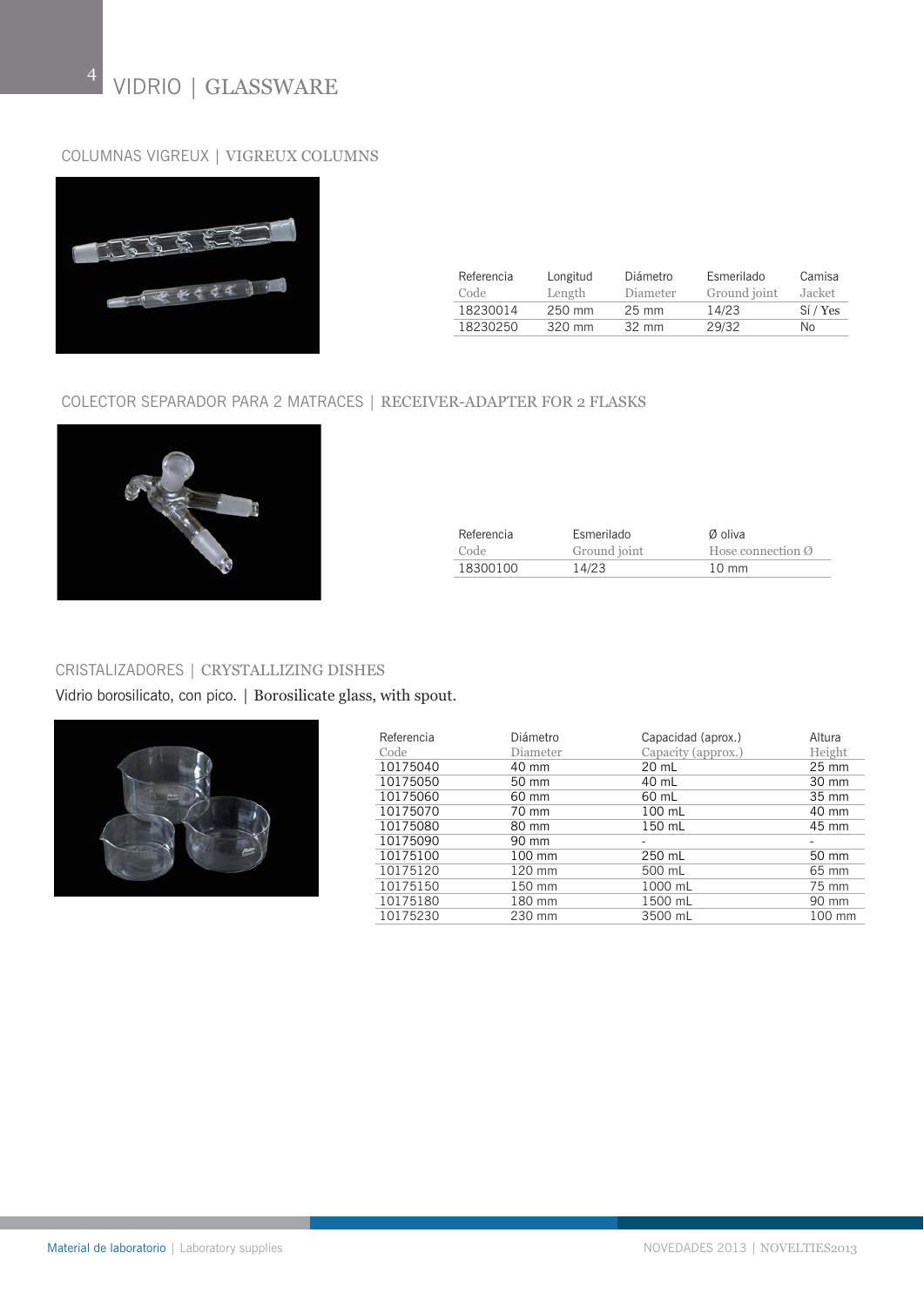#### CRISTALIZADORES | CRYSTALLIZING DISHES

Con reborde reforzado. / With reinforced rim.

| Referencia | Diámetro | Capacidad (aprox.) | Altura |
|------------|----------|--------------------|--------|
| Code       | Diameter | Capacity (approx.) | Height |
| 10184080   | 80 mm    | 150 mL             | 40 mm  |
| 10184100   | 100 mm   | 300 mL             | 55 mm  |
| 10184120   | 120 mm   | 500 mL             | 60 mm  |
| 10184140   | 140 mm   | 750 mL             |        |
| 10184150   | 150 mm   | 1000 mL            | 70 mm  |
| 10184190   | 190 mm   | 1500 mL            | 90 mm  |
| 10184275   | 275 mm   | 5000 mL            |        |
| 10184330   | 330 mm   | 9000 mL            |        |
|            |          |                    |        |

### CUBETAS DE TINCIÓN | STAINING JARS

1| Fabricadas en vidrio prensado y de gran resistencia.

2| Con tapa de vidrio y diferentes capacidades para portaobjetos estándar de 76x26 mm.

Con cestillo y asa | With tray and handle

1| Consta de cubeta para tinción, cestillo para alojar 10 portaobjetos (hasta un máximo de 20 colocados espalda con espalda) y asa de acero inoxidable para trasladar fácilmente el cestillo de una cubeta a otra.

1| Made of resistant pressed glass.

2| With glass lid and different capacities for standard 76x26 mm microscopic slides.

1| It consists of a staining jar, a tray to hold 10 microscope slides (up to 20 slides back-to-back) and stainless steel handle to easily move the tray from one jar to another.



| Referencia | Artículo            | <b>Detalles</b>                         |
|------------|---------------------|-----------------------------------------|
| Code       | Item                | Specifications                          |
| 12960040   | Completa / Complete | 85x70x105 mm (ext.); 75x60x95 mm (int.) |
| 12960010   | Cubeta / Jar        | 85x70x105 mm (ext.); 75x60x95 mm (int.) |
| 12960020   | Cestillo / Tray     | 90x68x45 mm                             |
| 12960030   | Asa / Handle        | Acero inoxidable / Stainless steel      |

#### Cubeta Coplin | Coplin jar



#### Cubeta Hellendahl | Hellendahl jar



Referencia / Code 12959000

1| Capacidad para 5 portaobjetos en posición vertical (máximo de 10 colocados espalada con espalda).

1| Capacity of 5 microscope slides in a vertical position (up to 10 slides back-toback).

Referencia / Code 12954000

1| Capacidad para 8 portaobjetos en posición vertical (máximo de 16 colocados espalada con espalda).

1| Capacity of 8 microscope slides in a vertical position (up to 16 slides back-toback).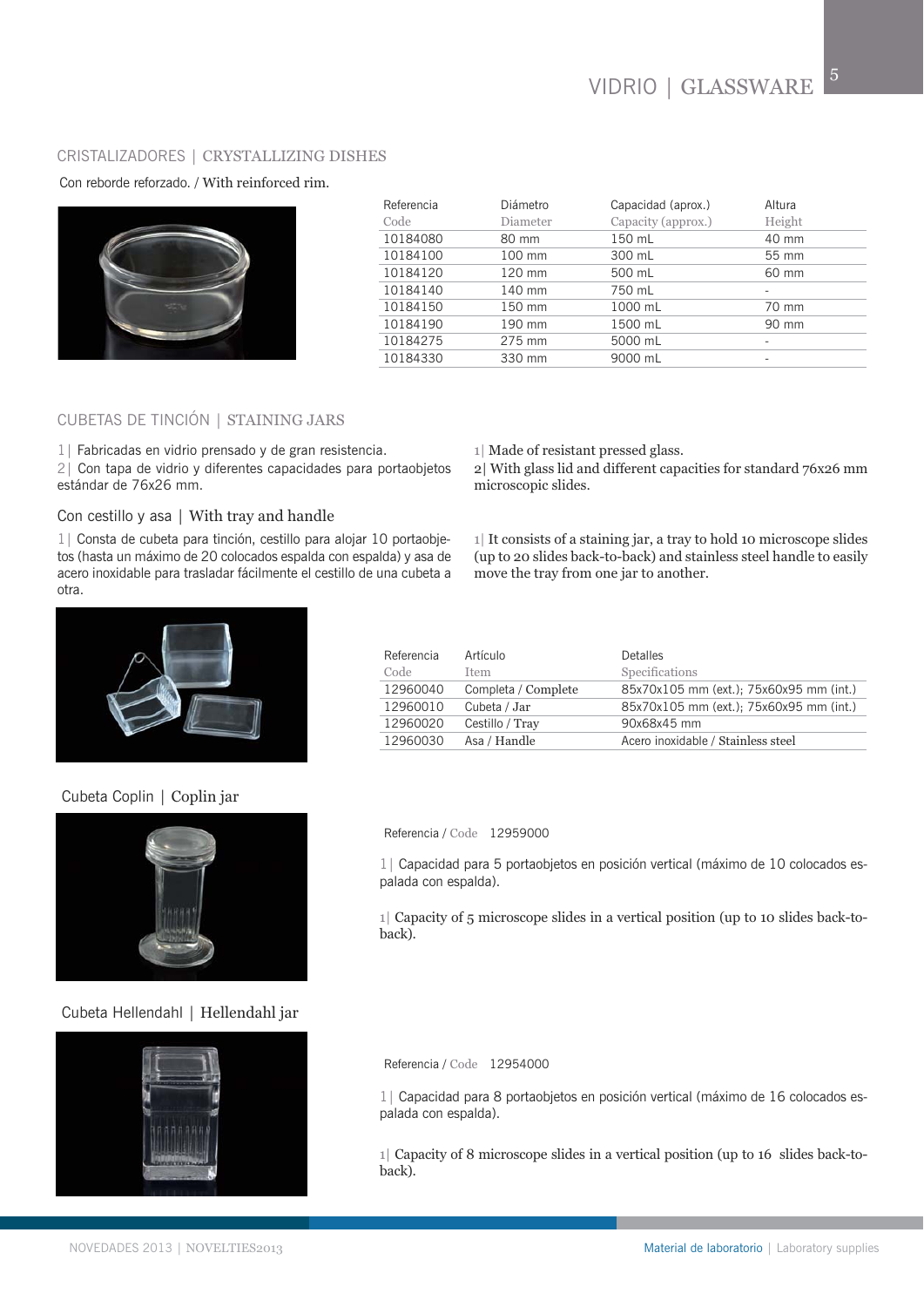#### CUBETAS DE TINCIÓN | STAINING JARS

#### Cubeta Schiefferdecker | Schiefferdecker jar



Referencia / Code 12956000

1| Capacidad para 10 portaobjetos en posición vertical (máximo de 20 colocados espalada con espalda).

1| Capacity of 10 microscope slides in a vertical position (up to 20 slides back-toback).

1| Consist of a jar and a stainless steel support (sold individually)

with capacity for numerous slides in a vertical position.

#### Cubetas Hausser Gedigk | Hausser Gedigk jars

1| Conjunto de cubeta y cestillo de acero inoxidable (se venden por separado). Con capacidad para numerosos portaobjetos en posición vertical.



| Referencia | Descripción | Dimensiones ext. | Dimensiones int. |
|------------|-------------|------------------|------------------|
| Code       | Description | Ext. dimensions  | Int. dimensions  |
| 12961030   | 30 portas   | 95x95x105 mm     | 85x85x95 mm      |
|            | 30 slides   |                  |                  |
| 12961060   | 60 portas   | 95x95x165 mm     | 85x85x150 mm     |
|            | 60 slides   |                  |                  |

Soportes para cubetas Hausser Gedigk / Supports for Hausser Gedigk jars



| Referencia | Capacidad             | Material                           |
|------------|-----------------------|------------------------------------|
| Code       | Capacity              | Made of                            |
| 62961030   | 30 portas / 30 slides | Acero inoxidable / Stainless steel |
| 62961060   | 60 portas / 30 slides | Acero inoxidable / Stainless steel |

#### CUERPO CON PLACA POROSA |BODY WITH FRITTED GLASS DISK



| Referencia | Descripción                                        |
|------------|----------------------------------------------------|
| Code       | Description                                        |
| 18002311   | Con esmerilado $40/35$ / With ground joint $40/35$ |
| 18003311   | Con tapón de silicona / With silicon stopper       |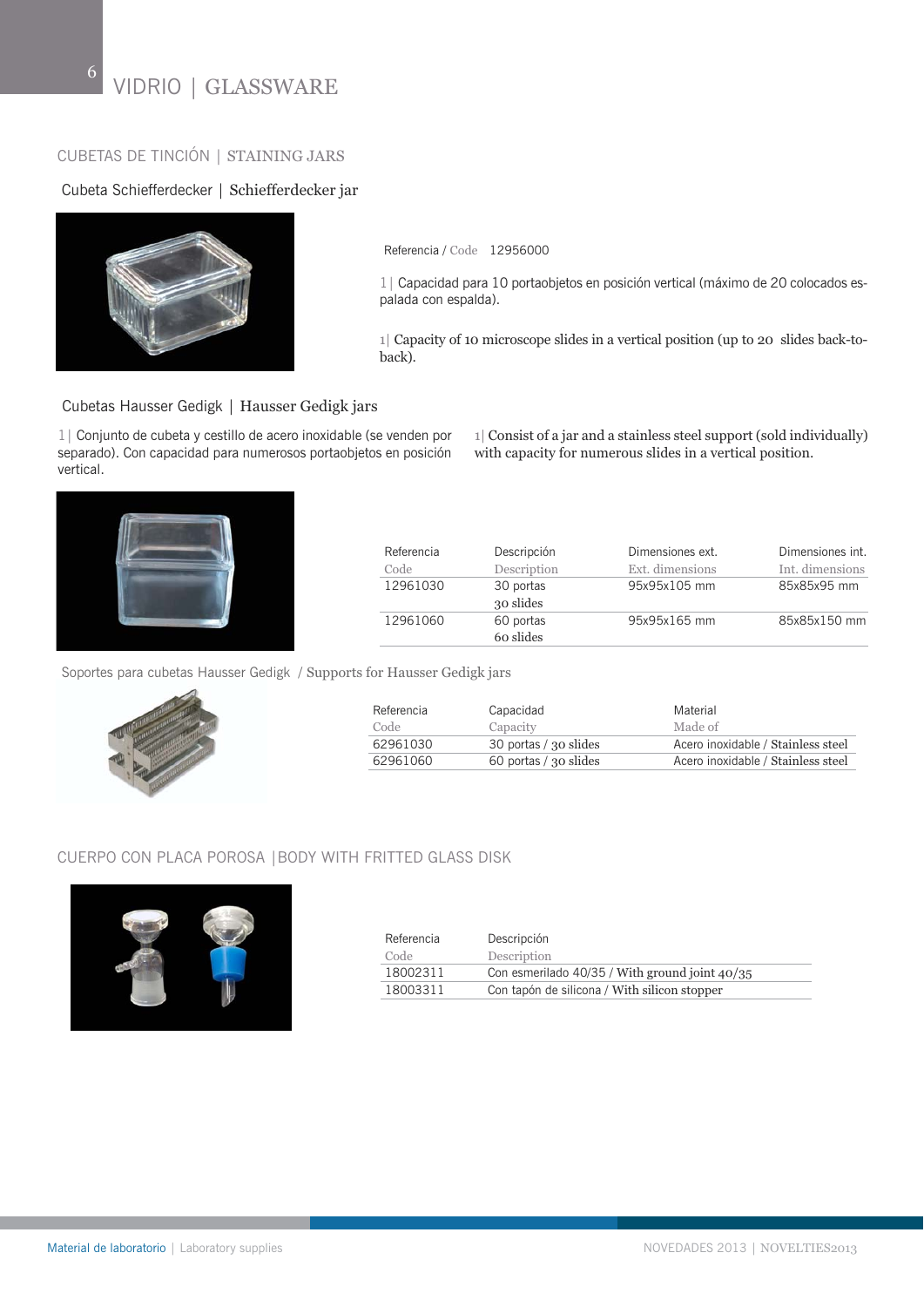#### DESECADORES | DESICCATORS

1| Desecadores de vidrio, con o sin posibilidad de acoplamiento a una bomba de vacío, para mantener las muestras y reactivos libres de humedad.

2| Presentan brida plana y la porción inferior modelada para sostener la placa de muestras sobre el agente desecante.

3| Se suministran junto con la tapa y el disco de porcelana para muestras. También pueden adquirirse por separado.

#### Con tapa llave | With stopcock lid

1| Tapa con tubuladura y llave de paso para acoplamiento a bomba de vacío.

1| Glass desiccators, with or without connection to vacuum pump, to keep samples and reagents free of moisture.

2| Present flat flange and the lower portion modelled to hold the porcelain disk over the desiccant agent.

3| Supplied with the lid and the porcelain disk. These components are also available individually.

1| Lid with ground joint and vacuum stopcock.



| Referencia | Capacidad      | Ø interior          | Ø exterior          | Altura |
|------------|----------------|---------------------|---------------------|--------|
| Code       | Capacity       | Inner $\varnothing$ | Outer $\varnothing$ | Height |
| 10264100   | 11             | 100 mm              | 136 mm              | 180 mm |
| 10264150   | 2 <sup>1</sup> | 150 mm              | $210$ mm            | 220 mm |
| 10264200   | 4 L            | 200 mm              | 270 mm              | 300 mm |
| 10264250   | 7 I            | 250 mm              | 305 mm              | 360 mm |
| 10264300   | 14 L           | 300 mm              | 365 mm              | 420 mm |

Tapa tubulada para desecador / Ground socket lid for desiccator



Con esmerilado hembra / With ground socket

| Para desecador de  | Esmerilados   |
|--------------------|---------------|
| For desiccators of | Ground joints |
| 200 mm             | 24/29         |
| 250 mm             | 24/29         |
| 300 mm             | 24/29         |
| 100 mm             | 19/28         |
| 150 mm             | 19/28         |
|                    |               |

Llave esmerilada para desecador / Ground stopcock for desiccator



| Con esmerilado macho / With ground cone |              |  |  |  |
|-----------------------------------------|--------------|--|--|--|
| Referencia                              | Esmerilado   |  |  |  |
| Code                                    | Ground joint |  |  |  |
| 10264000                                | 24/29        |  |  |  |
| 10264001                                | 19/28        |  |  |  |
|                                         |              |  |  |  |

#### EMBUDOS | FUNNELS

#### Embudos de decantación GILSON | GILSON separating funnels



| Referencia | Esmerilado | Capacidad |
|------------|------------|-----------|
| Code       | Ground     | Capacity  |
| 12396150   | 19/26      | 50 mL     |
| 12396210   | 19/26      | 100 mL    |
| 12396215   | 19/26      | $125$ mL  |
| 12396220   | 19/26      | 250 mL    |
| 12396221   | 24/29      | 250 mL    |
| 12396222   | 29/32      | 250 mL    |
| 12396250   | 24/29      | 500 mL    |
| 12396310   | 24/29      | 1000 mL   |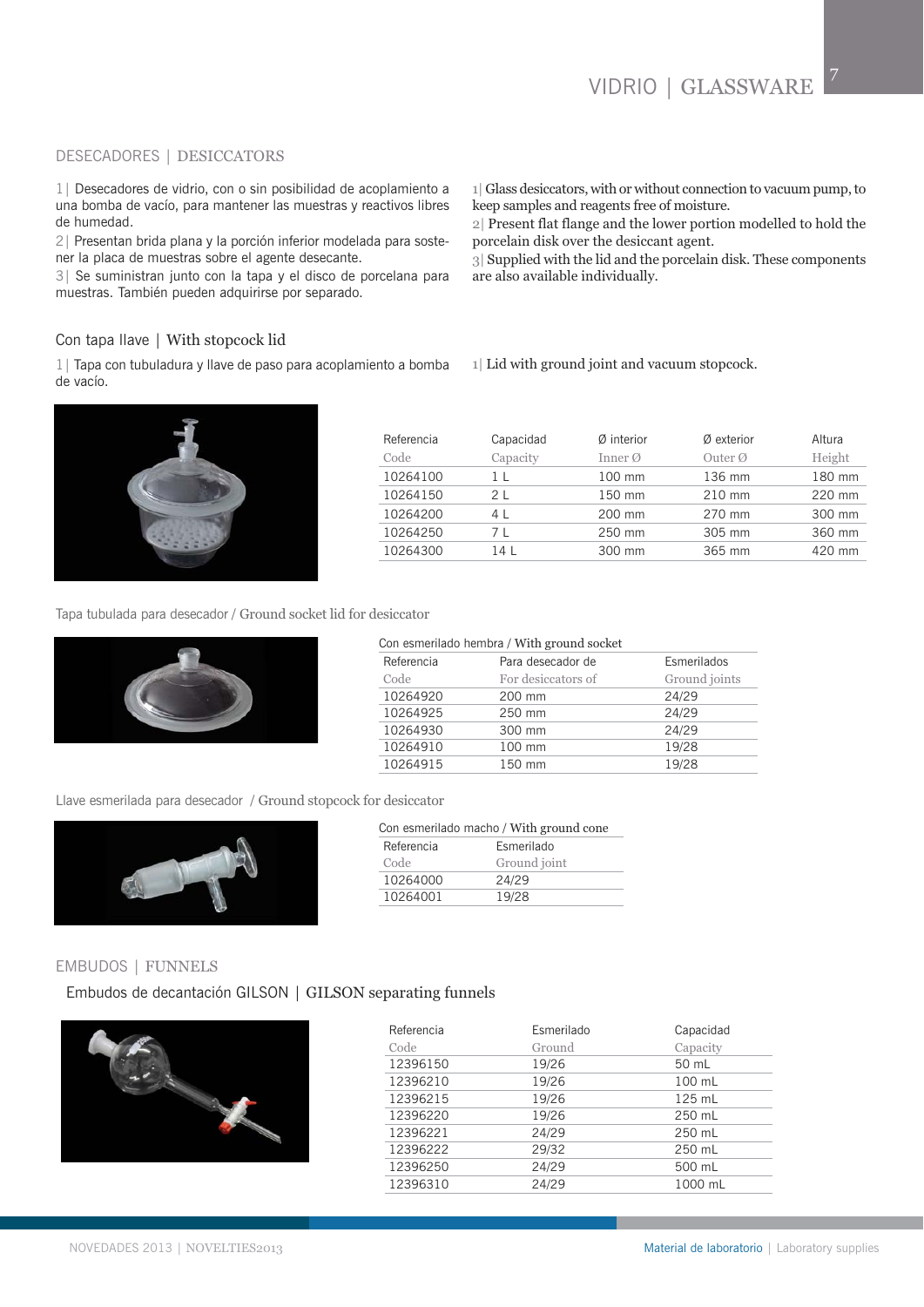#### EMBUDOS | FUNNELS

#### Embudos de decantación | Separating funnels

- 1| De vidrio borosilicato con tapón de vidrio con esmerilado.
- 2| Llave de paso de teflón resistente a la acción de ácidos y bases.



| Referencia | Capacidad | $Ø$ embudo           | Ø rama                   | Altura | Esmerilado |
|------------|-----------|----------------------|--------------------------|--------|------------|
| Code       | Capacity  | Funnel $\varnothing$ | Stem Ø                   | Height | Ground     |
| 12394150   | 50 mL     | $\qquad \qquad -$    | -                        |        | 19/26      |
| 12394215   | $125$ mL  | $\overline{a}$       | $\overline{\phantom{a}}$ |        | 19/26      |
| 12394210   | 100 mL    | 58 mm                | 8 mm                     | 210 mm | 21/23      |
| 12394220   | 250 mL    | 80 mm                | $10 \text{ mm}$          | 300 mm | 29/32      |
| 12394221   | 250 mL    |                      |                          |        | 19/26      |
| 12394222   | 250 mL    |                      | $\overline{a}$           |        | 24/29      |
| 12394250   | 500 mL    | 100 mm               | $15 \text{ mm}$          | 350 mm | 29/32      |
| 12394251   | 500 mL    | $\overline{a}$       | -                        |        | 24/29      |
| 12394310   | 1000 mL   | $\overline{a}$       | $\overline{a}$           |        | 29/32      |
| 12394320   | 2000 mL   |                      |                          |        | 29/32      |

1| Made of borosilicate glass with ground stopper. 2| Stopcock made of teflon resistant to acids and bases.

#### Embudos de carga | Addition funnels



#### Embudos rama corta | Short stem funnels

Ideales para el trasvase de líquidos a frascos de boca estrecha o para la filtración de todo tipo de soluciones.



# Embudos de seguridad | Thistle funnels

1| Permite la inserción de líquidos en un matraz cerrado o a través de pequeños orificios. Evita la pérdida de gases generados.

Con llave de teflón. / With teflonated stopcock.

| Referencia | Capacidad | Esmerilado   | Graduación |
|------------|-----------|--------------|------------|
| Code       | Capacity  | Ground joint | Graduation |
| 12392120   | 25 mL     | 14/23        | No.        |
| 12392220   | 250 mL    | 29/32        | Sí / Yes   |

Ideal for transferring liquids into narrow neck flasks or for filtering any type of solution.

| Referencia | $Ø$ embudo | Capacidad       | Ø rama          | Altura | Ø filtro             |
|------------|------------|-----------------|-----------------|--------|----------------------|
| Code       | Funnel Ø   | Capacity        | Stem Ø          | Height | Filter $\varnothing$ |
| 12351040   | 40 mm      | $10 \text{ mL}$ | 4 mm            | 70 mm  | 50-60 mm             |
| 12351050   | 50 mm      | 30 mL           | $7 \text{ mm}$  | 95 mm  | 50-60 mm             |
| 12351070   | 75 mm      | 100 mL          | $9 \text{ mm}$  | 140 mm | 90-110 mm            |
| 12351090   | 90 mm      | 150 mL          | $10 \text{ mm}$ | 178 mm | 110-125 mm           |
| 12351100   | $100$ mm   | 200 ml          | $11 \text{ mm}$ | 185 mm | 110-125 mm           |
| 12351120   | 120 mm     | 400 mL          | $12 \text{ mm}$ | 220 mm | 125-150 mm           |
| 12351150   | 150 mm     | 750 mL          | $15 \text{ mm}$ | 300 mm | 150-180 mm           |
|            |            |                 |                 |        |                      |

1| Allows the addition of liquids into closed flasks or through small holes.They avoid the lost of gases produced.

| Referencia<br>Code | Descripción<br>Description | Longitud<br>Length | $\emptyset$ embudo<br>Funnel $\varnothing$ | Ø rama<br>Stem Ø |
|--------------------|----------------------------|--------------------|--------------------------------------------|------------------|
| 12353000           | Recto / Straight           | 300 mm             | 40 mm                                      | 8 mm             |
| 12353010           | Con 1 bola<br>With 1 bulb  | 300 mm             | 40 mm                                      | 8 mm             |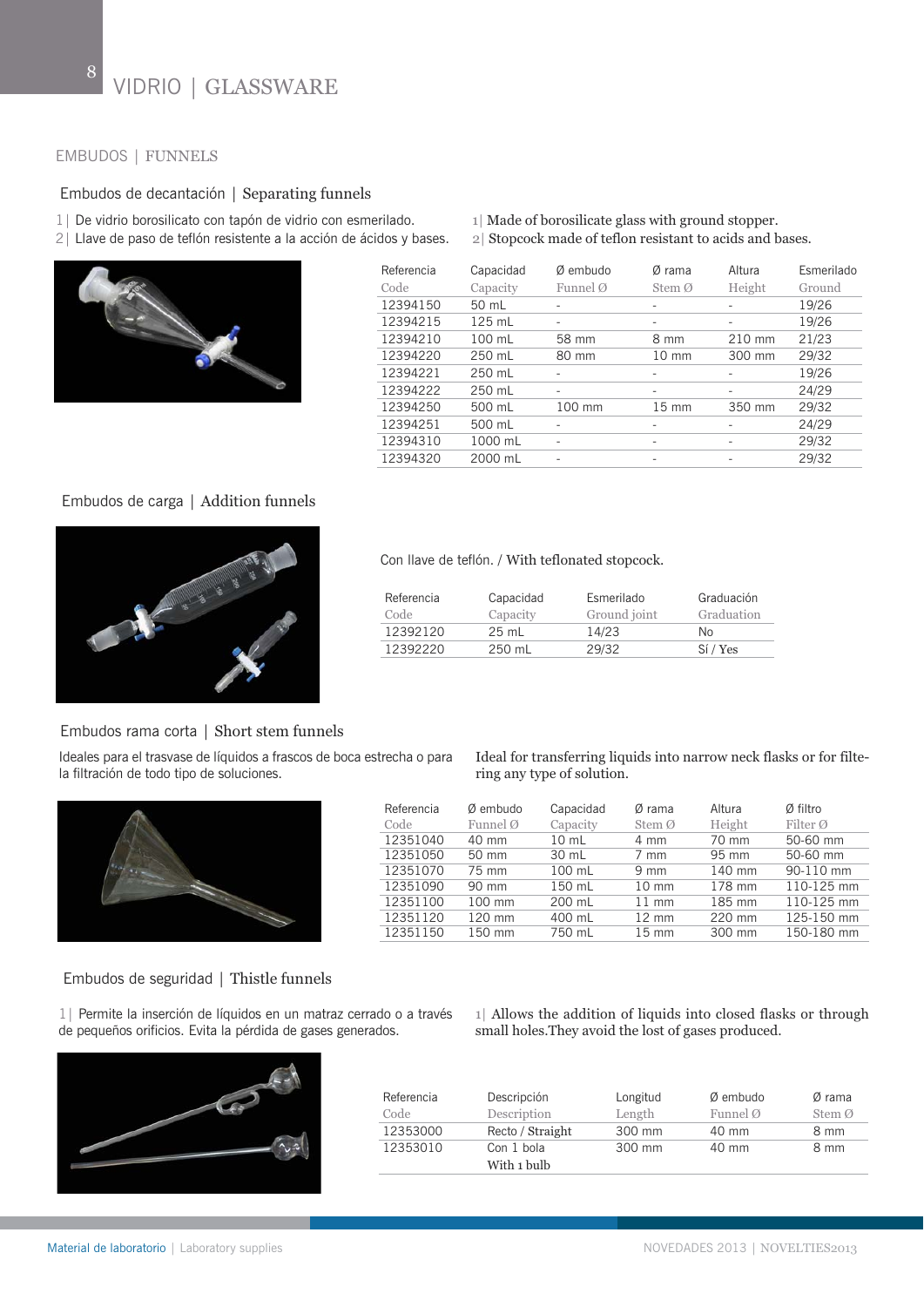# EQUIPOS DE DESTILACIÓN | DISTILLATION EQUIPMENTS

1| Fabricados en vidrio borosilicato.

2| Uniones esmeriladas de 29/32.

3| Clips de sujeción para las uniones esmeriladas fabricados en polipropileno de gran resistencia térmica.

4| El matraz suministrado con cada equipo tiene una capacidad de 250 mL, pero pueden ser utilizados otros matraces de mayor o menor capacidad siempre que dispongan de una junta esmerilada de 29/32.

5| Se suministran con estuche.

1| Made of borosilicate glass.

2| With 29/32 ground joints.

3| Thermal resistant polypropylene clips for ground joints.

4| The round bottom flask supplied with the equipment presents a capacity of 250 mL, but either bigger or smaller flasks can be used provided they present 29/32 ground joints. 5| Supplied in case.

#### Destilación simple | Simple distillation



| Referencia / Code 15000220   |                                                        | Esmerilado / Ground joint: 29/32                           |
|------------------------------|--------------------------------------------------------|------------------------------------------------------------|
| Compuesto por   Composed of: |                                                        |                                                            |
| 11215251                     | Refrigerante Liebig 300 mm / Liebig condenser 300 mm   |                                                            |
| 18015220                     |                                                        | Matraz fondo redondo 250 mL / Round bottom flask 250 mL    |
| 18117001                     | Pieza acodada 75° / Bent connecting adapter 75°        |                                                            |
| 18127001                     |                                                        | Terminal acodado 100 mm / Bent distillation adapter 100 mm |
| 63226229                     | Clip rojo para uniones esmeriladas 29/32 (3 unidades)  |                                                            |
|                              | Red clips for ground joints $29/32$ (3 items)          |                                                            |
| 72065100                     | Termómetro -10 a + 110 °C / Thermometer -10 to +110 °C |                                                            |
|                              |                                                        |                                                            |

#### Destilación fraccionada | Fractional distillation



| Referencia / Code 15001220          | Esmerilado / Ground joint: 29/32                                  |  |
|-------------------------------------|-------------------------------------------------------------------|--|
| <b>Compuesto por</b>   Composed of: |                                                                   |  |
| 11215251                            | Refrigerante Liebig 300 mm / Liebig condenser 300 mm              |  |
| 18015220                            | Matraz fondo redondo 250 mL / Round bottom flask 250 mL           |  |
| 18117001                            | Pieza acodada 75 $\degree$ / 75 $\degree$ Bent connecting adapter |  |
| 18127001                            | Terminal acodado 100 mm / Bent distillation adapter 100 mm        |  |
| 18230250                            | Columna Vigreux 320 mm / Vigreux column 320 mm                    |  |
| 63226229                            | Clip rojo para uniones esmeriladas 29/32 (4 unidades)             |  |
|                                     | Red clips for ground joints $29/32$ (4 items)                     |  |
| 72065100                            | Termómetro -10+110°C / Thermometer -10+110°C                      |  |

NOVEDADES 2013 | NOVELTIES2013 Material de laboratorio | Laboratory supplies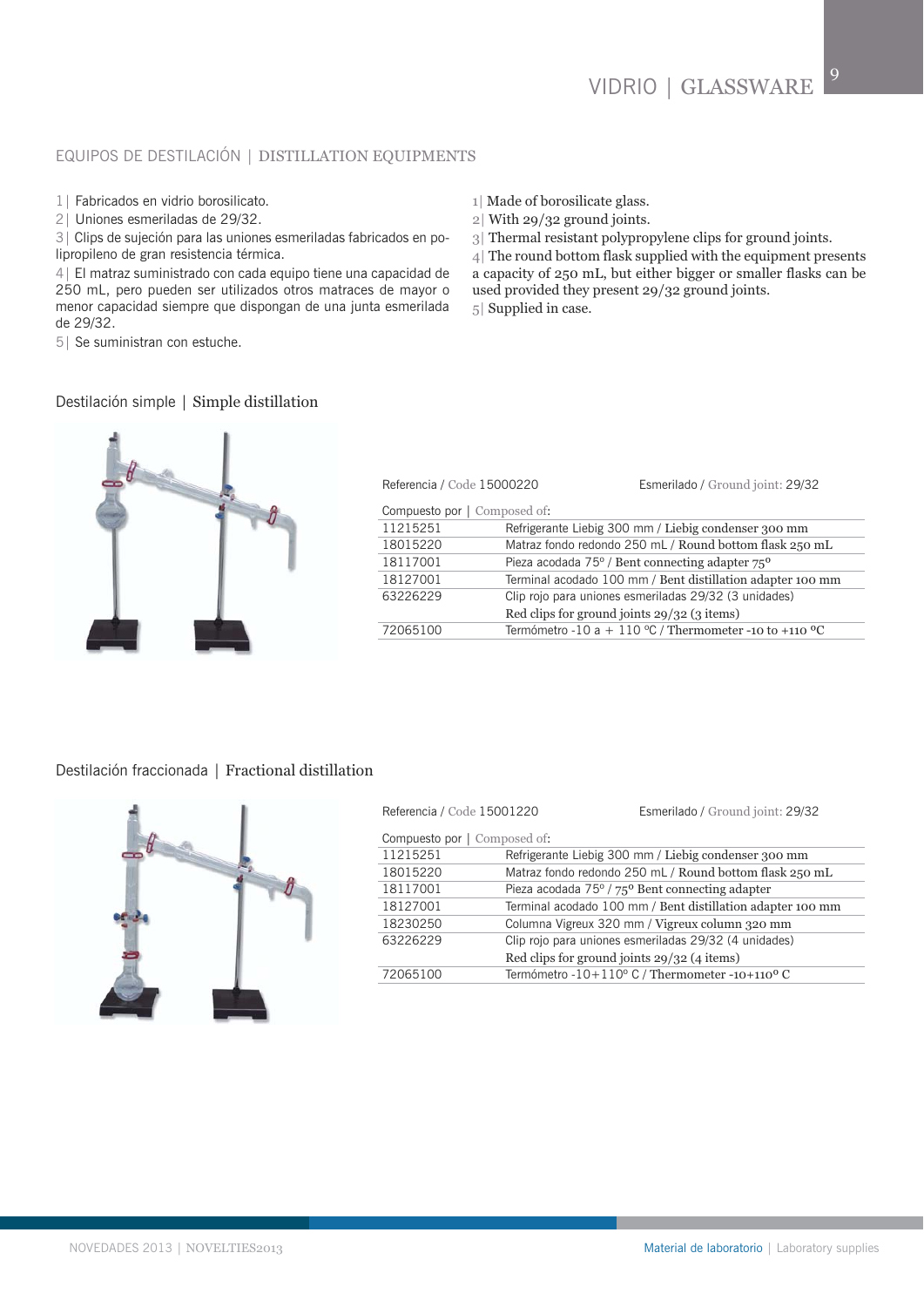# EQUIPO DE FILTRACIÓN, 300 ML | FILTRATION ASSEMBLY, 300 ML

1| Para la filtración al vacío de cualquier tipo de soluciones para el análisis de contaminación por partículas y también para la filtración de disolventes para HPLC.

2| Las piezas de vidrio están fabricadas en vidrio borosilicato con juntas esmeriladas 40/35 y la pinza de sujeción es de aluminio anodizado.

- 3| Conexión de vacío integrada en el cuerpo con placa porosa.
- 4| Placa porosa 40 mm Ø y embudo de filtración graduado.

1| For filtering any type of solution to particle contamination analysis and also for filtration of HPLC solvents.

2| Glass pieces are made of borosilicate glass and present 40/35 ground joints while the clamp is made of anodized aluminium. 3| Vacuum connection, integrated into the fritted glass support. 4| The fritted glass disk presents a diameter of 40 mm and the funnel is graduated.



[01] Ref. / Code: 15002310 [03] Ref. / Code: 18024315 [02] Ref. / Code: 18002301

#### Referencia / Code: 15002310

| Compuesto por / Composed of: |                                                                                               |  |
|------------------------------|-----------------------------------------------------------------------------------------------|--|
| 18024315                     | Matraz Erlenmeyer esmerilado 40/35, 1000 mL / Erlenmeyer flask ground joint $40/35$ , 1000 mL |  |
| 18002311                     | Cuerpo con placa porosa / Body with fritted glass disk                                        |  |
| 18002301                     | Embudo de filtración, 300 mL / Filtration funnel, 300 mL                                      |  |
| 65002300                     | Pinza de sujeción de aluminio anodizado / Anodized aluminium clamp                            |  |

#### EQUIPO GARCÍA TENA PARA ACIDEZ VOLÁTIL | GARCÍA TENA EQUIPMENT FOR VOLATILE ACIDITY

- 1| Elementos de vidrio fabricados en vidrio borosilicato.
- 2| Uniones esmeriladas 14/23.
- 3| Suministrado en estuche.
- 1| Glass components made of borosilicate glass.
- 2| 14/23 ground joints.
- 3| Supplied in case.

Referencia / Code 15003000 Esmerilado / Ground joint: 14/23



|          | <b>Compuesto por</b>   Composed of:                                 |  |  |
|----------|---------------------------------------------------------------------|--|--|
| 10024151 | Matraz Erlenmeyer 50 mL / Erlenmeyer flask 50 mL                    |  |  |
| 11169110 | Bureta graduada 10 mL / Graduated burette 10 mL                     |  |  |
| 11217150 | Refrigerante serpentín 120 mm / Coil condenser 120 mm               |  |  |
| 11595180 | Pipeta 1 aforo 11 mL / Volumetric pipette 11 mL                     |  |  |
| 11633001 | Probeta aforada 5.1 mL / Volumetric cylinder 5.1 mL                 |  |  |
| 11633002 | Probeta aforada 3.2 mL / Volumetric cylinder 3.2 mL                 |  |  |
| 12163210 | Lamparilla de alcohol / Alcohol lamp with wick                      |  |  |
| 12351040 | Embudo rama corta 40 mm / Short stem funnel 40 mm                   |  |  |
| 18015150 | Matraz fondo redondo 50 mL / Round bottom flask 50 mL               |  |  |
| 18860012 | Pieza doble acodada, esmerilada 14/23                               |  |  |
|          | Bent double piece, ground 14/23                                     |  |  |
| 63203515 | Pinza con nuez giratoria (2 unidades)                               |  |  |
|          | Clamp with rotary bosshead (2 items)                                |  |  |
| 63206100 | Soporte pie plato 100x175 mm / Retort stand 100x175 mm              |  |  |
| 63226214 | Clip amarillo para uniones esmeriladas 14/23 (2 unidades)           |  |  |
|          | Yellow clip for ground joints $14/23$ (2 items)                     |  |  |
| 63235070 | Aro con nuez cerrado 75 mm / Closed retort ring with bosshead 75 mm |  |  |
| 72067100 | Termómetro varila / Yellow solid-stem thermometer                   |  |  |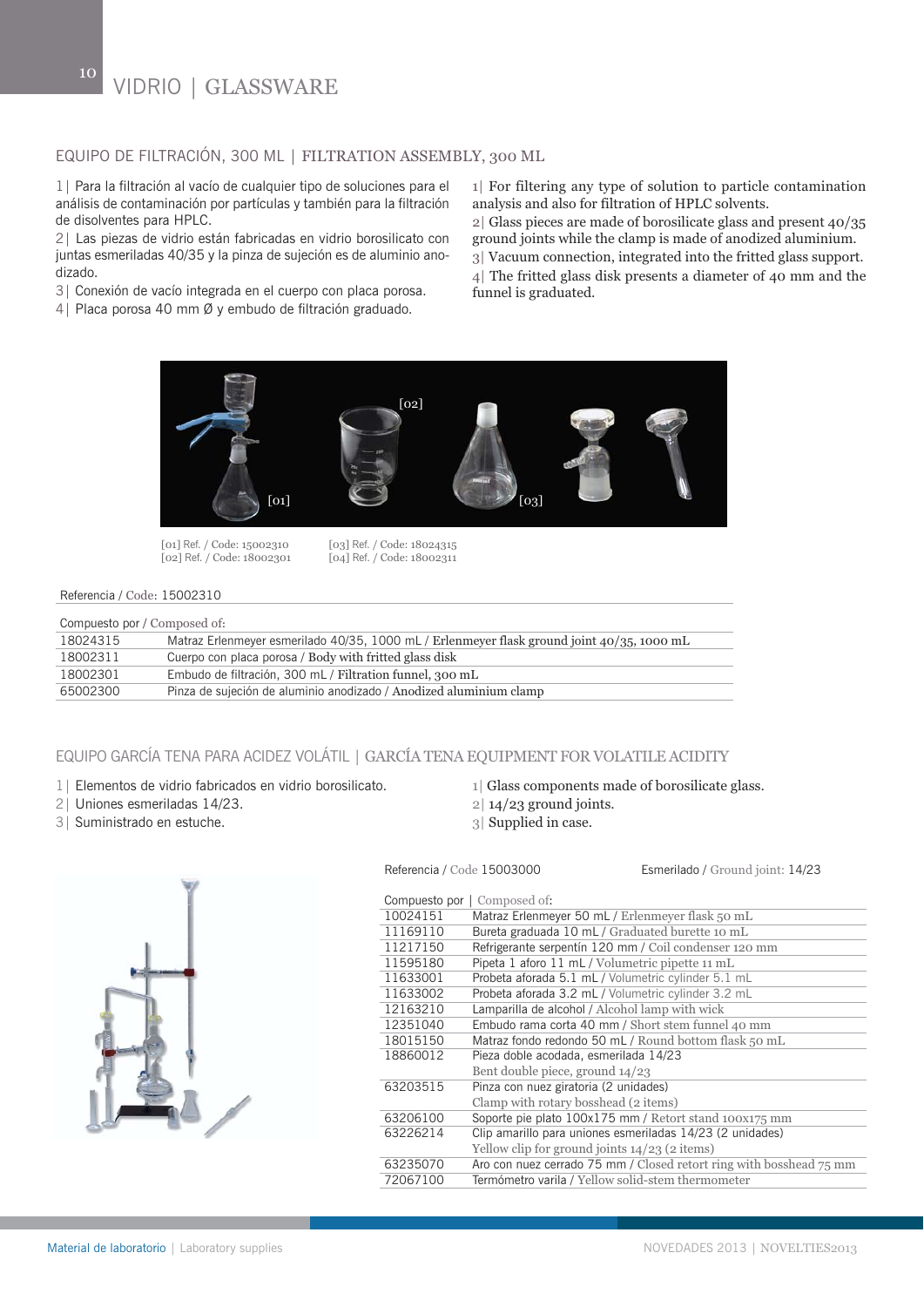# EQUIPO SEMI-MICRO | SEMI-MICRO SCALE STANDARD KIT

1| Completo equipo para montajes de operaciones básicas en química orgánica especialmente destinado a la docencia.

- 2| En vidrio borosilicato.
- 3| Uniones esmeriladas 14/23.
- 4| Se suministra en un estuche.

5| Disponible también un estuche de ampliación para el montaje de composiciones más complejas.

- 1| Complete kit for mounting assemblies for basic operations in organic chemistry specially aimed to education.
- 2| Pieces made of borosilicate glass.
- 3| 14/23 ground joints.
- 4| Supplied in a case.
- 5| It is also available an extension case for mounting more complex compositions.

#### Equipo semi-micro | Semi-micro scale standard kit



# Referencia / Code 15004000 **Esmerilado** / Ground joint: 14/23

| <b>Compuesto por</b>   Composed of: |                                                                   |
|-------------------------------------|-------------------------------------------------------------------|
| 11215243                            | Refrigerante Liebig 200 mm / Liebig condenser, 200 mm             |
| 12392120                            | Embudo de carga 25 mL / Addition funnel, 25 mL                    |
| 18011120                            | Matraz forma corazón 25 mL / Pear-shaped flask, 25 mL             |
| 18013213                            | Matraz forma corazón 3 bocas 100 mL                               |
|                                     | Pear-shaped flask, 3 necks, 100 mL                                |
| 18015110                            | Matraz fondo redondo 10 mL / Round bottom flask, 10 mL            |
| 18015150                            | Matraz fondo redondo 50 mL / Round bottom flask, 50 mL            |
| 18112140                            | Tapón de vidrio / Glass stopper                                   |
| 18113140                            | Tapón de vidrio con regata / Glass stopper with groove            |
| 18116000                            | Pieza cabeza roscada / Inlet adapter, threaded top                |
| 18117000                            | Pieza acodada 75 $\degree$ / 75 $\degree$ bent connecting adapter |
| 18118000                            | Pieza intermedia con oliva / Adapter with hose connection         |
| 18127000                            | Terminal acodado 80 mm / Bent distillation adapter, 80 mm         |
| 18805120                            | Tubo colector con oliva 20 mL                                     |
|                                     | Reaction storage tube with hose connection, 20 mL                 |
| 72067200                            | Termómetro 0 a 200°C / Thermometer o to 200°C                     |
|                                     |                                                                   |

#### Extensión de equipo semi-micro | Extension case for semi-micro scale standard kit



| Referencia / Code 15004001 |                                                      | Esmerilado / Ground joint: 14/23                                   |  |  |  |
|----------------------------|------------------------------------------------------|--------------------------------------------------------------------|--|--|--|
|                            | <b>Compuesto por</b>   Composed of:                  |                                                                    |  |  |  |
| 10013001                   | Varilla de agitación helicoidal 7x300 mm             |                                                                    |  |  |  |
|                            | Helicoidal stirring rod, 7x300 mm                    |                                                                    |  |  |  |
| 11210001                   | Refrigerante dedo frío / Cold finger condenser       |                                                                    |  |  |  |
| 18013152                   | Matraz forma corazón, 2 bocas 50 mL                  |                                                                    |  |  |  |
|                            | Pear-shaped flask, 2 necks, 50 mL                    |                                                                    |  |  |  |
| 18015110                   |                                                      | Matraz fondo redondo 10 mL / Round bottom flask, 10 mL             |  |  |  |
| 18112140                   | Tapón de vidrio / Glass stopper                      |                                                                    |  |  |  |
| 18116000                   | Pieza cabeza roscada / Inlet adapter, threaded top   |                                                                    |  |  |  |
| 18230014                   | Columna Vigreux con camisa 250 mm                    |                                                                    |  |  |  |
|                            | Vigreux column with jacket, 250 mm                   |                                                                    |  |  |  |
| 18300000                   | Cabezal Claisen / Claisen adapter                    |                                                                    |  |  |  |
| 18300100                   |                                                      | Colector separador para 2 matraces / Receiver adapter for 2 flasks |  |  |  |
| 18350000                   | Filtro Willstatter 50 mm / Willstatter filter, 50 mm |                                                                    |  |  |  |
| 18805000                   | Tubo para cloruro cálcico / Drying tube              |                                                                    |  |  |  |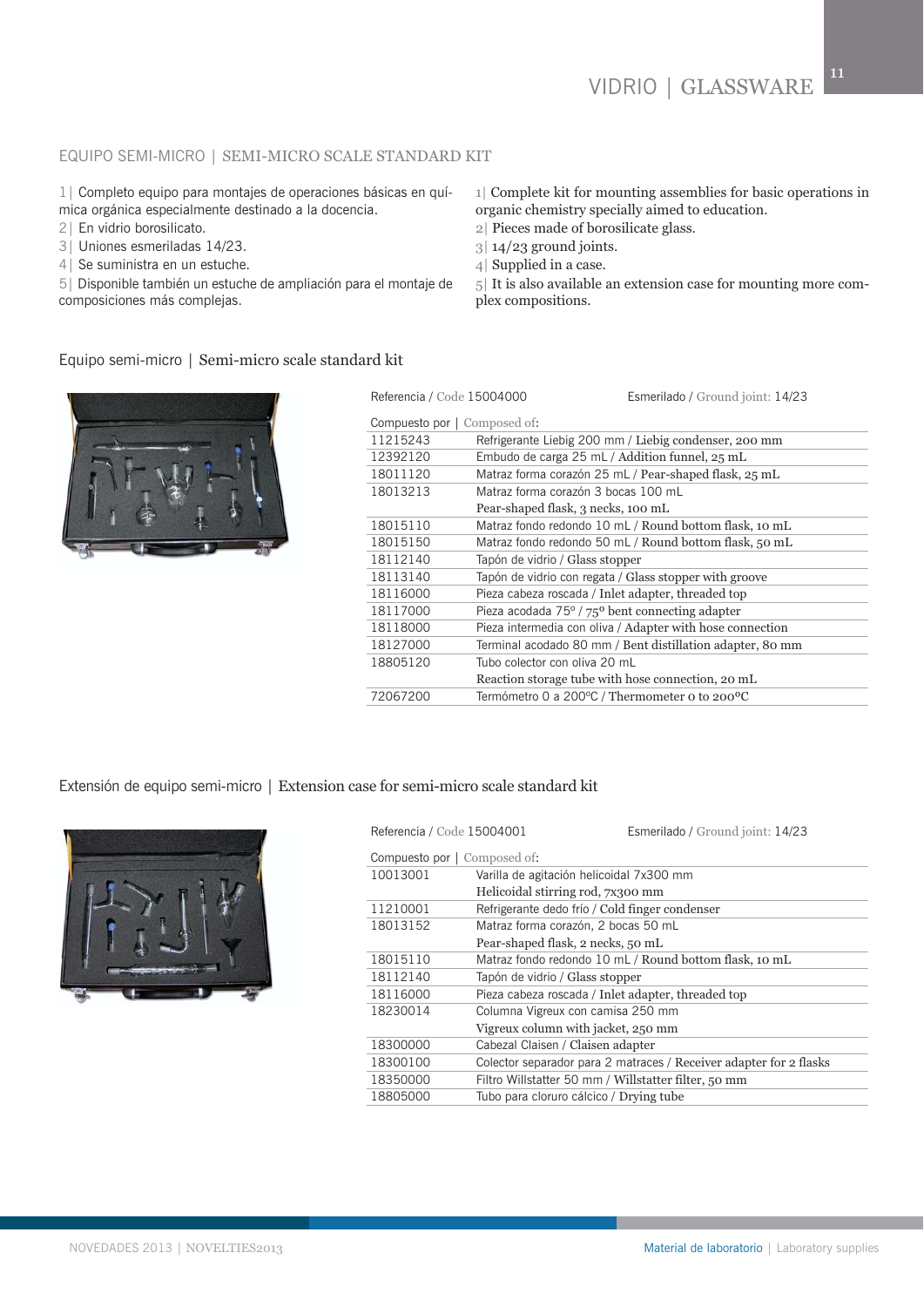#### EXTRACTORES SOXHLET | SOXHLET EXTRACTORS



- 1| Fabricados en vidrio borosilicato.
- 2| Disponibles en diversas capacidades y tamaños.
- 3| Cada extractor se compone de un matraz esférico de fondo plano, un
- cuerpo extractor y un refrigerante Dimroth.
- 4| Disponibles cartuchos de extracción en pág. 278.
- 1| Made of borosilicate glass.
- 2| Different capacities and sizes available.
- 3| Each equipment is made up of a flat bottom flask, an extractor body and a Dimroth condenser.
- 4| Extraction thimbles available on page 278.

| Referencia       | Descripción                                            | Esmerilado                 |
|------------------|--------------------------------------------------------|----------------------------|
| Code             | Description                                            | Ground joint               |
| EXTRACTOR 50 mL  |                                                        | Referencia / Code 15010150 |
| 11219160         | Refrigerante Dimroth / Dimroth condenser               | 29/32                      |
| 11221150         | Cuerpo extractor/ Extractor body                       | 19/26 v/& 29/32            |
| 18010212         | Matraz fondo plano, 100 mL / Flat bottom flask, 100 mL | 19/26                      |
|                  |                                                        |                            |
|                  |                                                        |                            |
| EXTRACTOR 125 mL |                                                        | Referencia / Code 15010210 |
| 11219180         | Refrigerante Dimroth / Dimroth condenser               | 45/40                      |
| 11221210         | Cuerpo extractor / Extractor body                      | 29/32 y/& 45/40            |
| 18010220         | Matraz fondo plano, 250 mL / Flat bottom flask, 250 mL | 29/32                      |
|                  |                                                        |                            |
| EXTRACTOR 250 mL |                                                        | Referencia / Code 15010220 |

| 11219200 | Refrigerante Dimroth / Dimroth condenser               | 55/44           |
|----------|--------------------------------------------------------|-----------------|
| 11221220 | Cuerpo extractor / Extractor body                      | 29/32 y/& 55/44 |
| 18010250 | Matraz fondo plano, 500 mL / Flat bottom flask, 500 mL | 29/32           |

#### CUERPOS EXTRACTORES PARA SOXHLET / XTRACTOR BODIES FOR SOXHLET



| Referencia | Capacidad | Esmerilado macho | Esmerilado hembra |
|------------|-----------|------------------|-------------------|
| Code       | Capacity  | Ground cone      | Ground socket     |
| 11221150   | 50 mL     | 19/26            | 29/32             |
| 11221210   | $125$ mL  | 29/32            | 45/40             |
| 11221220   | $250$ ml  | 29/32            | 55/44             |

#### FILTRO WILLSTATTER | WILLSTATTER FILTER



| Referencia | Esmerilado   | Diámetro        |
|------------|--------------|-----------------|
| Code       | Ground joint | Diameter        |
| 18350000   | 14/23        | $45 \text{ mm}$ |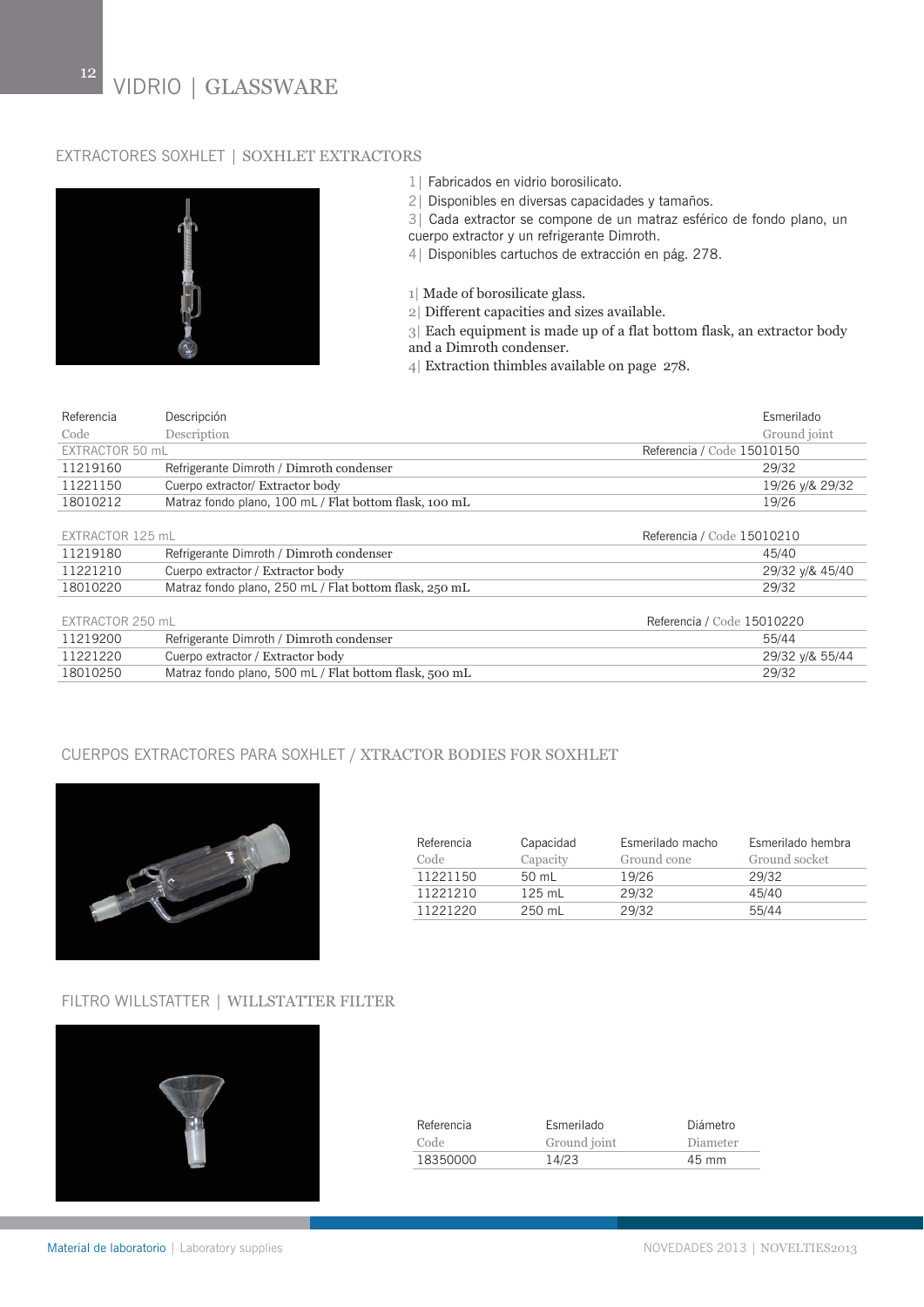# FRASCOS BOCA ANCHA Y BOCA ESTRECHA | WIDE NECK AND NARROW NECK BOTTLES

# De boca ancha | Wide neck



# De boca estrecha | Narrow neck



#### Tapón de polietileno. / Polyethylene stopper.

| Referencia<br>Code | Capacidad<br>Capacity | Vidrio<br>Glass            | Ø base<br>Base Ø | Altura<br>Height |
|--------------------|-----------------------|----------------------------|------------------|------------------|
| 12026210           | 100 mL                | Transparente / Transparent | 54 mm            | 95 mm            |
| 12026220           | $250$ mL              | Transparente / Transparent | 74 mm            | 125 mm           |
| 12026250           | 500 mL                | Transparente / Transparent | 88 mm            | 165 mm           |
| 12026310           | 1000 mL               | Transparente / Transparent | 112 mm           | 200 mm           |
| 12026211           | 100 mL                | Topacio / Amber            | 54 mm            | 95 mm            |
| 12026221           | $250$ mL              | Topacio / Amber            | 74 mm            | 125 mm           |
| 12026251           | 500 mL                | Topacio / Amber            | 88 mm            | 165 mm           |
| 12026311           | 1000 mL               | Topacio / Amber            | 112 mm           | 200 mm           |

#### Tapón de polietileno. / Polyethylene stopper.

| Referencia | Capacidad | Vidrio                    | Ø base | Altura   |
|------------|-----------|---------------------------|--------|----------|
| Code       | Capacity  | Glass                     | Base Ø | Height   |
| 12022210   | 100 mL    | Transparent / Transparent | 54 mm  | 95 mm    |
| 12022220   | 250 mL    | Transparent / Transparent | 74 mm  | $125$ mm |
| 12022250   | 500 mL    | Transparent / Transparent | 88 mm  | 165 mm   |
| 12022310   | 1000 mL   | Transparent / Transparent | 112 mm | 200 mm   |
| 12022211   | 100 mL    | Topacio / Amber           | 54 mm  | 95 mm    |
| 12022221   | 250 mL    | Topacio / Amber           | 74 mm  | 125 mm   |
| 12022251   | 500 mL    | Topacio / Amber           | 88 mm  | 165 mm   |
| 12022311   | 1000 mL   | Topacio / Amber           | 112 mm | 200 mm   |

# FRASCOS ISO | ISO BOTTLES

Fabricados en vidrio sodocálcico con anilllo de vertido y tapón de plástico PP azul Graduación y superficie de rotulación en blanco ISO 4796 Rosca DIN GL45



Made of soda glass with PP pouring ring and cap Graduated ISO 4796 With DIN GL45 thread

| Referencia | Capacidad        | Ø base | Altura |
|------------|------------------|--------|--------|
| Code       | Capacity         | Base Ø | Height |
| 12102210   | $100 \text{ mL}$ | 56 mm  | 105 mm |
| 12102220   | $250$ mL         | 70 mm  | 143 mm |
| 12102250   | 500 mL           | 86 mm  | 182 mm |
| 12102310   | 1000 mL          | 101 mm | 203 mm |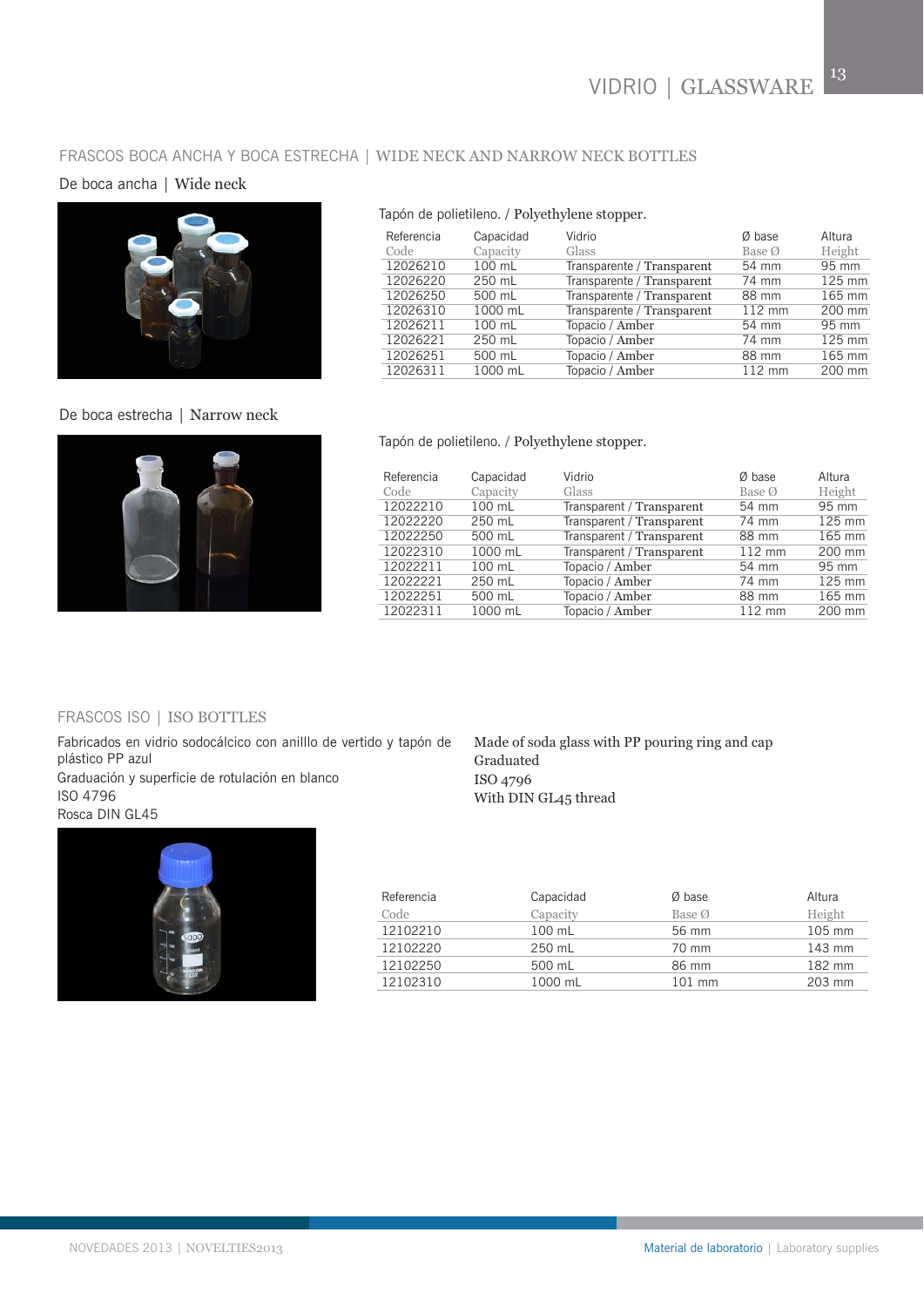<sup>14</sup> VIDRIO | GLASSWARE

#### FRASCOS BOCA ROSCADA DIN-28 | THREAD BOTTLES DIN-28

- 1| Disponibles en vidrio transparente y vidrio topacio.
- 2| Cumplen las especificaciones de la Farmacopea Europea y de
- Estados Unidos.
- 3| Fabricados en vidrio sodocálcico tipo III.
- 4| Rosca DIN 28 (consulte los tapones disponibles).



Dimensiones rosca Thread dimensions



- 1| Available in transparent and amber glass.
- 2| Complies with European Pharmacopoeia and United States specifications.
- 3| Made in soda glass type III .
- 4| Thread DIN 28 (see stopper bottles available).

| Referencia                 | Capacidad | Ø base | Altura          |
|----------------------------|-----------|--------|-----------------|
| Code                       | Capacity  | Base Ø | Height          |
| Transparente / Transparent |           |        |                 |
| 12010130                   | 30 mL     | 67 mm  | $35 \text{ mm}$ |
| 12010160                   | 60 mL     | 94 mm  | 39 mm           |
| 12010210                   | 125 mL    | 114 mm | 49 mm           |
| 12010220                   | 250 mL    | 143 mm | 62 mm           |
| 12010250                   | 500 mL    | 177 mm | 77 mm           |
| 12010310                   | 1000 mL   | 216 mm | 97 mm           |

#### Topacio / Amber

| 12010131 | 30 mL    | 67 mm    | 35 mm |
|----------|----------|----------|-------|
| 12010161 | 60 mL    | 94 mm    | 39 mm |
| 12010201 | 100 mL   | 105 mm   | 46 mm |
| 12010211 | $125$ mL | 114 mm   | 49 mm |
| 12010221 | 250 mL   | 143 mm   | 62 mm |
| 12010251 | 500 mL   | $177$ mm | 77 mm |
| 12010311 | 1000 mL  | 216 mm   | 97 mm |

Disponibles en cuatro colores diferentes: rojo, amarillo, verde y azul. Available in four colors: red, yellow, green and blue. Tapón cuentagotas con tubo de plástico para frasco DIN-28 | Dropper stopper with plastic tube for bottles DIN-28



| Referencia | Descripción                                                  |
|------------|--------------------------------------------------------------|
| Code       | Description                                                  |
| 12020009   | Tapón de polietileno con precinto, tetina y tubo de plástico |
|            | Polyethylene stopper with seal, plastic teat and tube        |

#### Tapón cuentagotas con tubo de vidrio | Dropper stopper with glass tube

Tapón de polietileno con precinto, tetina de silicona y tubo de vidrio. / Polyethylene stopper with seal, silicon teat and glass tube.



#### Tapón roscado | Thread stopper



| Referencia<br>Code | Descripción<br>Description                           |
|--------------------|------------------------------------------------------|
| 12021139           | Tapón, tetina y tubo (65 mm) para frascos de 30 mL   |
|                    | Stopper, teat and tube (65 mm) to bottles of 30 mL   |
| 12021169           | Tapón, tetina y tubo (90 mm) para frascos de 60 mL   |
|                    | Stopper, teat and tube (90 mm) to bottles of 60 mL   |
| 12021219           | Tapón, tetina y tubo (110 mm) para frascos de 125 mL |
|                    | Stopper, teat and tube (90 mm) to bottles of 125 mL  |

Tapón con precinto fabricado en polietileno. / Stoppers with seal made of polyethylene.

| Referencia | Descripción                            |
|------------|----------------------------------------|
| Code       | Description                            |
| 12012009   | Tapón con precinto / Stopper with seal |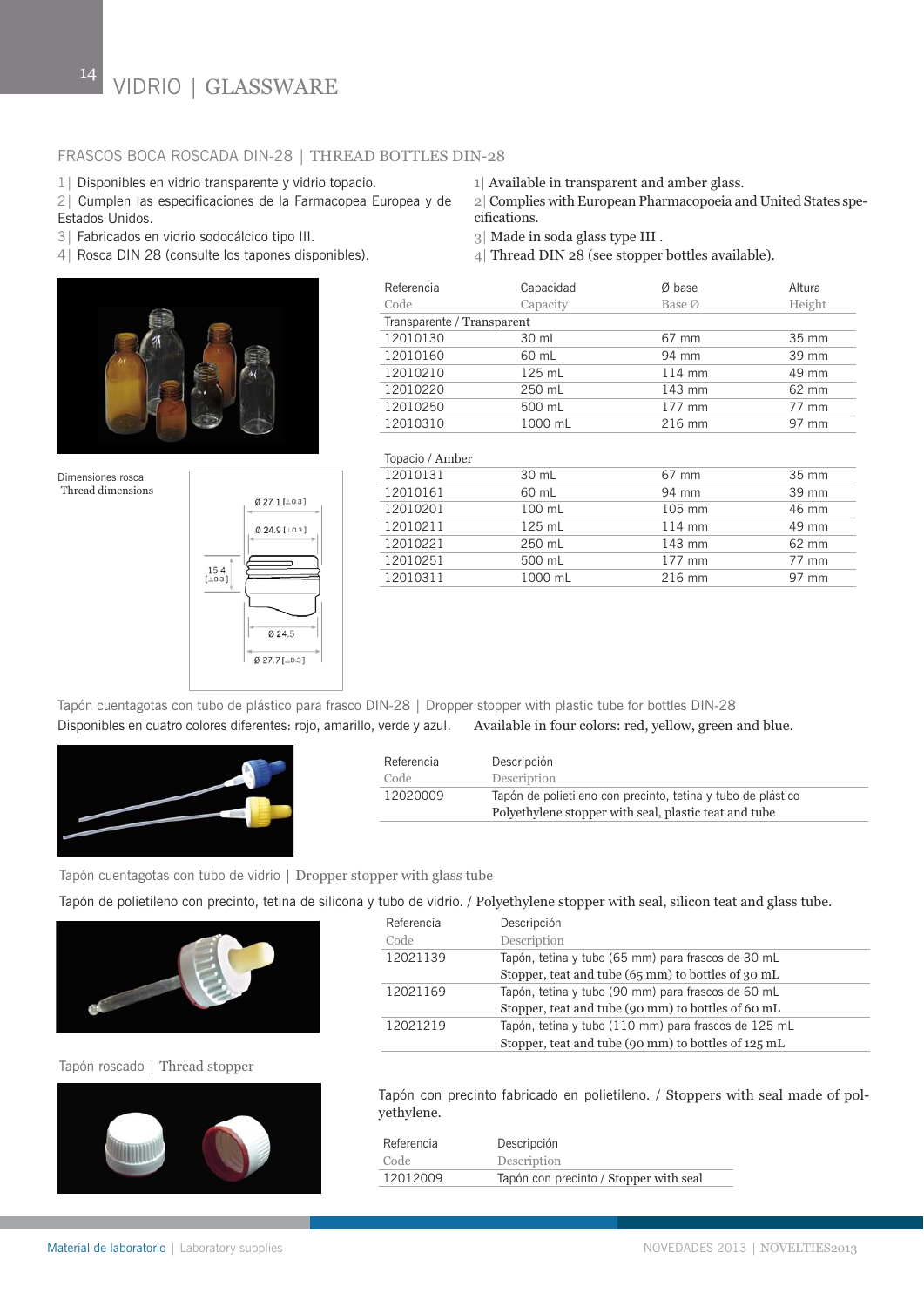#### FRASCOS BOCA ROSCADA DIN-18 | THREAD BOTTLES DIN-18

- 1| Disponibles en vidrio transparente, topacio y zul cobalto.
- 2| Cumplen las especificaciones de la Farmacopea Europea y de

Estados Unidos.

- 3| Fabricados en vidrio sodocálcico tipo III.
- 4| Rosca DIN 18 (consulte los tapones disponibles).



Dimensiones rosca Thread dimensions



- 1| Available in transparent, amber and cobalt blue glass.
- 2| Complies with European Pharmacopoeia and United States specifications.

3| Made in soda glass type III.

4| Thread DIN 18 (see stoppers available).

| Referencia                | Capacidad       | Ø base | Altura          |
|---------------------------|-----------------|--------|-----------------|
| Code                      | Capacity        | Base Ø | Height          |
| Tansparente / Transparent |                 |        |                 |
| 12011050                  | 5 mL            | 50 mm  | $22 \text{ mm}$ |
| 12011100                  | $10 \text{ mL}$ | 58 mm  | $25 \text{ mm}$ |
| 12011110                  | $15 \text{ mL}$ | 65 mm  | 28 mm           |
| 12011130                  | 30 mL           | 79 mm  | 33 mm           |
| 12011150                  | 50 mL           | 92 mm  | 37 mm           |
| 12011200                  | 100 mL          | 112 mm | 44 mm           |
|                           |                 |        |                 |
| Topacio / Amber           |                 |        |                 |
| 12011051                  | 5 mL            | 50 mm  | $22 \text{ mm}$ |
| 12011101                  | $10 \text{ mL}$ | 58 mm  | $25 \text{ mm}$ |
| 12011111                  | $15 \text{ mL}$ | 65 mm  | 28 mm           |
| 12011131                  | 30 mL           | 79 mm  | 33 mm           |
| 12011151                  | 50 mL           | 92 mm  | 37 mm           |
| 12011201                  | 100 mL          | 112 mm | 44 mm           |

#### Azul cobalto / Cobalt blue

| 12011052 | 5 mL            | $50 \text{ mm}$ | $22 \text{ mm}$ |
|----------|-----------------|-----------------|-----------------|
| 12011102 | 10 mL           | 58 mm           | $25 \text{ mm}$ |
| 12011112 | $15 \text{ mL}$ | $65 \text{ mm}$ | 28 mm           |
| 12011132 | 30 mL           | 79 mm           | $33 \text{ mm}$ |

#### Tapones para frascos rosca DIN-18 | Stoppers for bottles DIN-18

Tapón seguridad cuenta gotas interno | Safety Inner dropper stopper

- 1| Tapón de seguridad para niños con precinto.
- 2| Cuenta gotas interno, fabricado en polietileno.
- 1| Kid safety stopper with seal.
- 2| Inner dropper made in polyethylene.



| Referencia | Descripción                                     |
|------------|-------------------------------------------------|
| Code       | Description                                     |
| 12011007   | Tapón seguridad cuenta gotas interno, blanco    |
|            | Safety stopper with inner dropper white colour  |
| 12011008   | Tapón seguridad cuenta gotas interno, amarillo  |
|            | Safety stopper with inner dropper yellow colour |

Tapón cuentagotas con tubo de vidrio | Dropper stopper with glass tube



Tapón de polietileno con precinto, tetina de silicona y tubo de vidrio.

Polyethylene stopper with seal, silicone teat and glass tube.

| Referencia<br>Code | Descripción<br>Description               |
|--------------------|------------------------------------------|
| 12011059           | Para frascos 5 mL / For 5 mL bottles     |
| 12011109           | Para frascos 10 mL / For 10 mL bottles   |
| 12011119           | Para frascos 15 mL / For 15 mL bottles   |
| 12011139           | Para frascos 30 mL / For 30 ml bottles   |
| 12011159           | Para frascos 50 mL / For 50 mL bottles   |
| 12011209           | Para frascos 100 mL / For 100 mL bottles |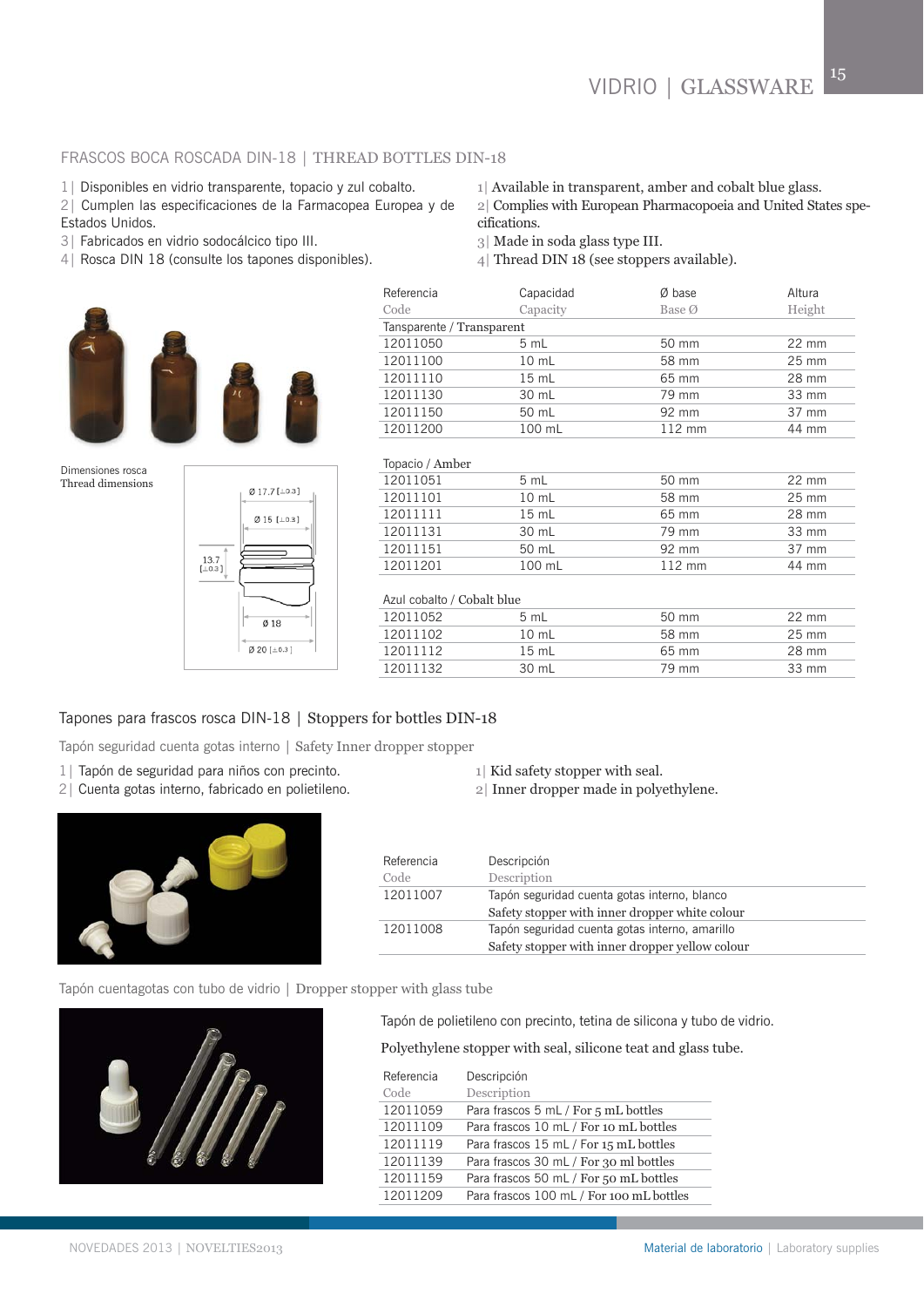VIDRIO | GLASSWARE

# VIALES DE INYECCIÓN| INJECTION VIALS

1| Disponibles en vidrio transparente y vidrio topacio.

2| Cumplen las especificaciones de la Farmacopea Europea y de Estados Unidos.

3| Fabricados en vidrio sodocálcico tipo II,III.

Dimensiones boca Mouth dimensions

1| Available in transparent and amber glass.

2| Complies with European Pharmacopoeia and United States specifications.

4| Made in soda glass type II,III.



| Referencia | Capacidad       | Vidrio                     | Altura | Ø base          |
|------------|-----------------|----------------------------|--------|-----------------|
| Code       | Capacity        | Glass                      | Height | Base Ø          |
| 12040110   | 10 mL           | Transparente / Transparent | 53 mm  | $25 \text{ mm}$ |
| 12040130   | 30 mL           | Transparente / Transparent | 63 mm  | 36 mm           |
| 12041110   | $10 \text{ mL}$ | Topacio / Amber            | 53 mm  | $25 \text{ mm}$ |
| 12041130   | 30 mL           | Topacio / Amber            | 63 mm  | 36 mm           |

Tapones para viales de inyección | Stoppers for injection vials



| Referencia | Descripción                      |
|------------|----------------------------------|
| Code       | Description                      |
| 12040008   | Cierre goma / Rubber closure     |
| 12040009   | Tapa de aluminio / Aluminium cap |

### LAMPARILLA DE ALCOHOL | ALCOHOL LAMP



| Referencia | Descripción                                            |
|------------|--------------------------------------------------------|
| Code       | Description                                            |
| 12163210   | Lamparilla mediana 125 mL / Medium size lamp of 125 mL |
| 12163211   | Lamparilla de seguridad / Safety acohol lamp           |
| 12163019   | Metro mecha para lamparilla / Meter of wick for lamp   |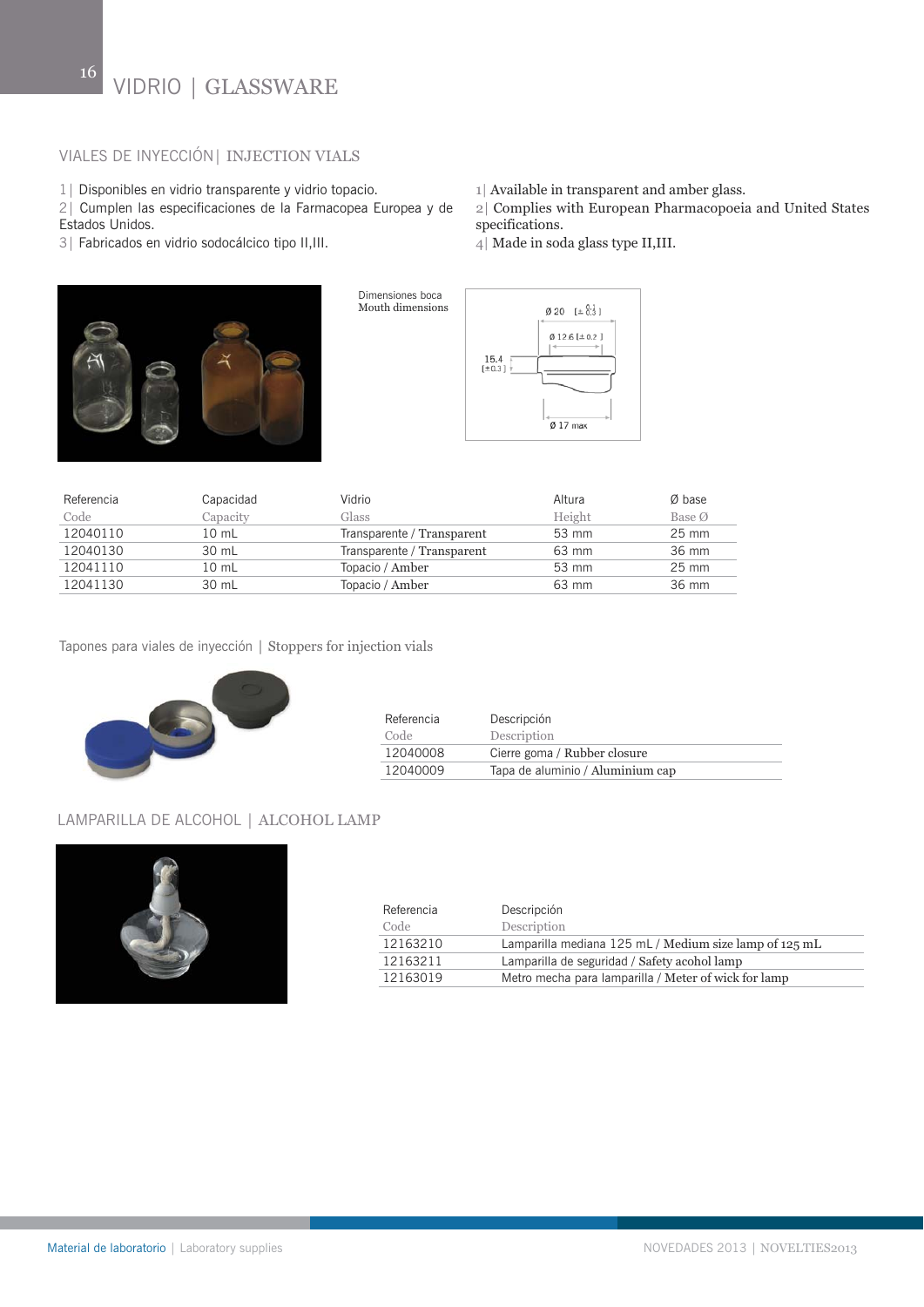#### MATRACES AFORADOS | VOLUMETRIC FLASKS

#### Con tapón de vidrio | With glass stopper



| Referencia | Capacidad | Ø base          | $Ø$ boca           | Altura | Tolerancia  |
|------------|-----------|-----------------|--------------------|--------|-------------|
| Code       | Capacity  | Base Ø          | $Neck$ $\emptyset$ | Height | Tolerance   |
| 11503120   | $25$ mL   | $37 \text{ mm}$ | $13 \text{ mm}$    | 116 mm | $± 0.06$ mL |
| 11503150   | 50 mL     | 45 mm           | $13 \text{ mm}$    | 140 mm | $± 0.10$ mL |
| 11503210   | 100 mL    | 58 mm           | $16 \text{ mm}$    | 170 mm | $± 0.20$ mL |
| 11503220   | 250 mL    | 78 mm           | $18 \text{ mm}$    | 210 mm | $± 0.30$ mL |
| 11503250   | 500 mL    | 98 mm           | $23 \text{ mm}$    | 270 mm | $± 0.50$ mL |
| 11503310   | 1000 mL   | 124 mm          | 28 mm              | 330 mm | $± 0.80$ mL |
|            |           |                 |                    |        |             |

# Clase A, vidrio transparente | Class A, transparent glass Con tapón de plástico. ISO 1042. / With plastic stopper. ISO 1042.



| Referencia | Capacidad       | Ø base                   | Altura $\pm 5$ | Tolerancia |
|------------|-----------------|--------------------------|----------------|------------|
| Code       | Capacity        | Base Ø                   | Heigth $\pm$ 5 | Tolerance  |
| 11507051   | 5 mL            | $15 \text{ mm}$          | 80 mm          | $0.025$ mL |
| 11507111   | $10 \text{ mL}$ | $18 \text{ mm}$          | 90 mm          | $0.025$ mL |
| 11507121   | $25$ mL         | $25 \text{ mm}$          | 110 mm         | $0.040$ mL |
| 11507151   | 50 mL           | 30 mm                    | 140 mm         | $0.060$ mL |
| 11507211   | 100 mL          | 40 mm                    | 170 mm         | $0.100$ mL |
| 11507215   | 200 mL          | $\overline{\phantom{a}}$ |                |            |
| 11507221   | 250 mL          | 50 mm                    | 220 mm         | $0.150$ mL |
| 11507251   | 500 mL          | 70 mm                    | 260 mm         | $0.250$ mL |
| 11507311   | 1000 mL         | 85 mm                    | 300 mm         | $0.400$ mL |
| 11507321   | 2000 mL         | 100 mm                   | 370 mm         | $0.600$ mL |
|            |                 |                          |                |            |

Clase A, vidrio topacio | Class A, amber glass Con tapón de plástico. ISO 1042. / With plastic stopper. ISO 1042.



| Referencia | Capacidad       | Ø base          | Altura $\pm 5$ | Tolerancia |
|------------|-----------------|-----------------|----------------|------------|
| Code       | Capacity        | Base Ø          | Heigth $\pm$ 5 | Tolerance  |
| 11508050   | 5 mL            | $15 \text{ mm}$ | 80 mm          | $0.025$ mL |
| 11508110   | 10 mL           | $18 \text{ mm}$ | 90 mm          | $0.025$ mL |
| 11508120   | $25 \text{ ml}$ | $25 \text{ mm}$ | 110 mm         | $0.040$ mL |
| 11508150   | 50 mL           | $30 \text{ mm}$ | 140 mm         | $0.060$ mL |
| 11508210   | 100 mL          | 40 mm           | 170 mm         | $0.100$ mL |
| 11508220   | 250 mL          | 50 mm           | 220 mm         | $0.150$ mL |

#### Clase A, con dos marcas| Class A, with 2 marks

|  | ۰ |  |
|--|---|--|
|  |   |  |
|  |   |  |

| Referencia | Volumen    | $\varnothing$ 1 mm | $\varnothing$ 2 mm | Altura |
|------------|------------|--------------------|--------------------|--------|
| Code       | Volume     | $\varnothing$ 1 mm | $Q_2$ mm           | Heigh  |
| 11509210   | 100/110 mL | 58                 | つつ                 | 180 mm |
| 11509220   | 200/220 mL |                    | 24                 | 200 mm |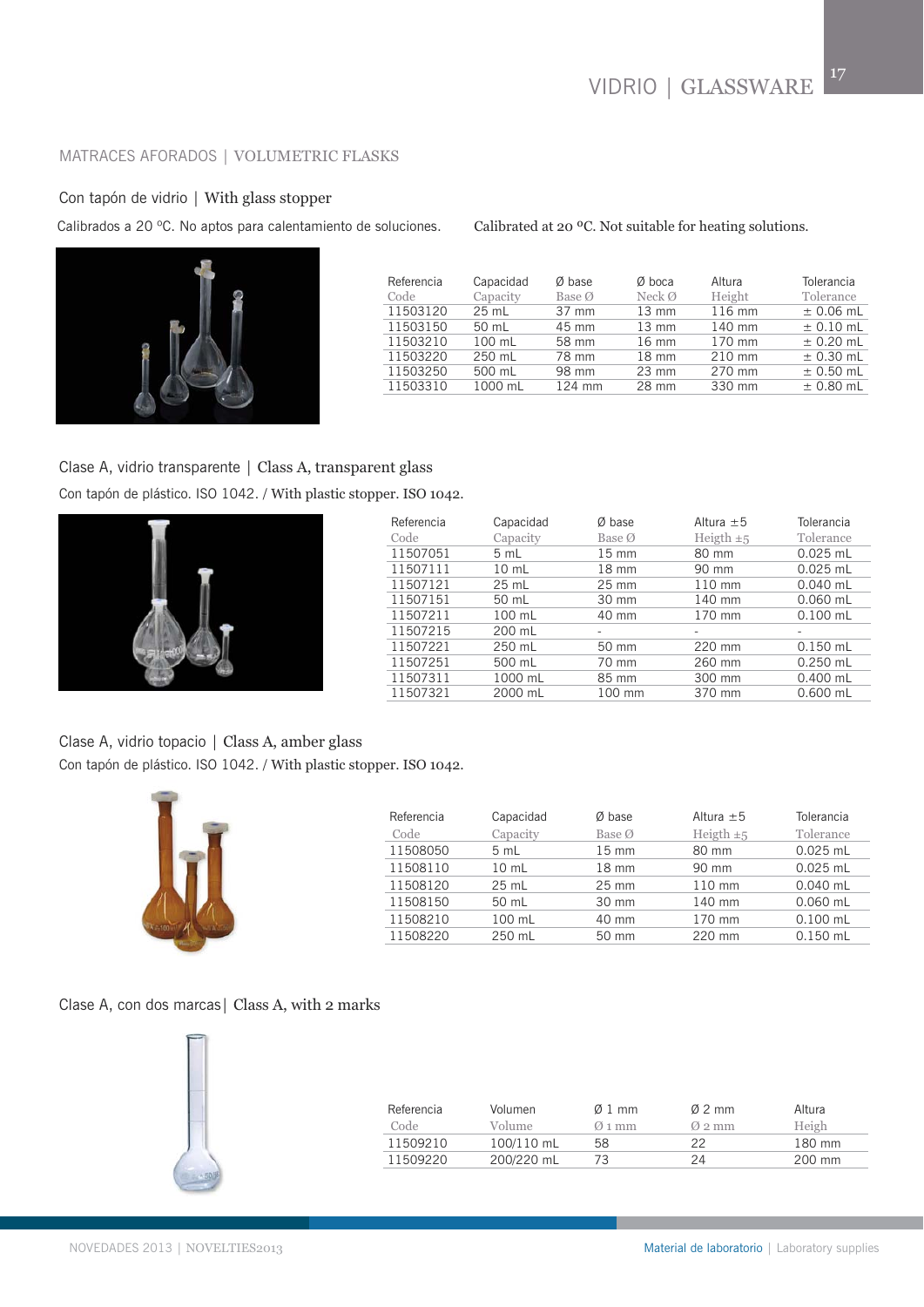# MATRACES DESTILACIÓN | DISTILLING FLASKS



1| Base esférica para el calentamiento uniforme de las soluciones.

2| Cuello largo y estrecho.

3| Brazo lateral para conectar a un refrigerante.

4| Vidrio borosilicato.

 $\scriptstyle\rm 1|$  Spherical base for a uniform heating of the solution.

2| Long and narrow neck.

3| Side arm to connect to a condenser.

4| Borosilicate glass.

| Referencia | Capacidad | Ø boca             | Altura   | Ø brazo        | Longitud, brazo  |
|------------|-----------|--------------------|----------|----------------|------------------|
| Code       | Capacity  | Neck $\varnothing$ | Height   | Arm Ø          | Arm length       |
| 10041210   | 100 mL    | 15 mm              | 174 mm   | / mm           | $100 \text{ mm}$ |
| 10041220   | 250 mL    | $19 \text{ mm}$    | $216$ mm | 8 mm           | 120 mm           |
| 10041250   | 500 mL    | 24 mm              | 275 mm   | 8 mm           | 150 mm           |
| 10041310   | 1000 mL   | 28 mm              | 320 mm   | $9 \text{ mm}$ | 180 mm           |

# MATRACES ERLENMEYER | ERLENMEYER FLASKS

1| Graduación aproximada y superficie de rotulación en blanco.

2| Para calentamiento y agitación de soluciones sin riesgo de derrames.

3| Vidrio borosilicato.

Cuello estrecho | Narrow neck

- 1| Approximate graduations and white marking area.
- 2| For heating and stirring sample solutions avoiding spillage.

3| Borosilicate glass.

| Referencia | Capacidad       | Ø base | $Ø$ boca             | Altura |
|------------|-----------------|--------|----------------------|--------|
| Code       | Capacity        | Base Ø | $Neck$ $\varnothing$ | Height |
| 10024121   | $25 \text{ mL}$ | 45 mm  | $18 \text{ mm}$      | 70 mm  |
| 10024151   | 50 mL           | 55 mm  | 23 mm                | 80 mm  |
| 10024211   | 100 mL          | 65 mm  | 30 mm                | 110 mm |
| 10024221   | 250 mL          | 85 mm  | $32 \text{ mm}$      | 140 mm |
| 10024251   | 500 mL          | 105 mm | 35 mm                | 185 mm |
| 10024311   | 1000 mL         | 130 mm | 44 mm                | 215 mm |
| 10024321   | 2000 mL         | 170 mm | 40 mm                | 290 mm |
| 10024331   | 3000 mL         | 190 mm | 40 mm                | 310 mm |
|            |                 |        |                      |        |

#### Borde reforzado, ISO 1773 | Reinforced straight edge, ISO 1773

| 10025150 | 50 <sub>mL</sub> | $51 \text{ mm}$  | $22 \text{ mm}$ | 85 mm            |
|----------|------------------|------------------|-----------------|------------------|
| 10025210 | $100$ mL         | 64 mm            | $22 \text{ mm}$ | $105 \text{ mm}$ |
| 10025220 | $250$ mL         | 85 mm            | 34 mm           | 140 mm           |
| 10025250 | 500 mL           | $105 \text{ mm}$ | 34 mm           | $175 \text{ mm}$ |
| 10025310 | 1000 mL          | $131 \text{ mm}$ | 42 mm           | 220 mm           |

#### Cuello ancho | Wide neck



| Referencia | Capacidad | Ø base  | Ø boca               | Altura |
|------------|-----------|---------|----------------------|--------|
| Code       | Capacity  | Base Ø  | $Neck$ $\varnothing$ | Height |
| 10026150   | 50 mL     | $51$ mm | 34 mm                | 85 mm  |
| 10026210   | 100 mL    | 64 mm   | 34 mm                | 110 mm |
| 10026220   | 250 mL    | 85 mm   | 50 mm                | 140 mm |
| 10026250   | 500 mL    | 105 mm  | 50 mm                | 170 mm |
| 10026310   | 1000 mL   | 131 mm  | 50 mm                | 200 mm |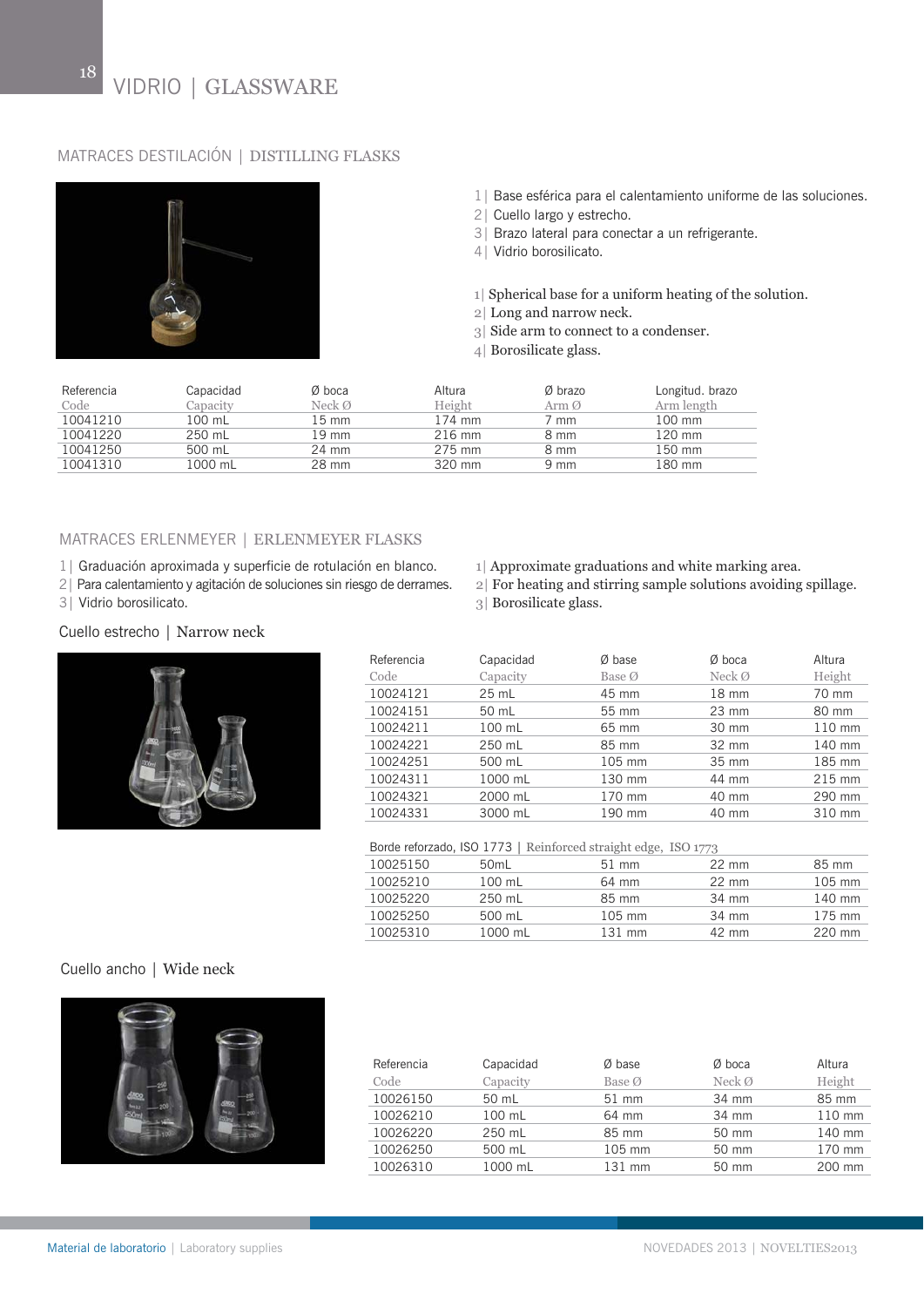#### MATRACES ERLENMEYER | ERLENMEYER FLASKS

### Esmerilados | Ground joint

- 1| Fabricados en vidrio borosilicato y con unión esmerilada.
- 2| Graduación blanca aproximada y superficie de rotulación.



| Referencia | Capacidad | Ø base          | Altura | Esmerilado   |
|------------|-----------|-----------------|--------|--------------|
| Code       | Capacity  | Base Ø          | Height | Ground joint |
| 18024150   | 50 mL     | $55 \text{ mm}$ | 80 mm  | 14/23        |
| 18024210   | 100 mL    | 65 mm           | 110 mm | 29/32        |
| 18024220   | 250 mL    | 85 mm           | 140 mm | 29/32        |
| 18024250   | 500 mL    | 105 mm          | 185 mm | 29/32        |
| 18024310   | 1000 mL   | 130 mm          | 215 mm | 29/32        |

1| Made of borosilicate glass and with groung joint. 2| Present white graduation and a marking area.

# MATRACES ESFÉRICOS | SPHERICAL FLASKS

- 1| Cuello estrecho y superficie de rotulación en blanco.
- 2| Para reacciones de destilación y cualquier tipo de reacción que
- requiera un calentamiento uniforme de la muestra.

3| Vidrio borosilicato.

#### Fondo plano | Flat bottom



#### Fondo redondo | Round bottom



| Referencia<br>Code | Capacidad<br>Capacity | Ø base<br>Base Ø | $Ø$ boca<br>Neck $\varnothing$ | Altura<br>Height |
|--------------------|-----------------------|------------------|--------------------------------|------------------|
| 10010151           | 50 mL                 | 50 mm            | $22 \text{ mm}$                | 105 mm           |
| 10010211           | 100 mL                | 65 mm            | $22 \text{ mm}$                | 108 mm           |
| 10010221           | 250 mL                | 85 mm            | 34 mm                          | 140 mm           |
| 10010251           | 500 mL                | 105 mm           | 34 mm                          | 180 mm           |
| 10010311           | 1000 mL               | 135 mm           | 43 mm                          | $210$ mm         |
| 10010321           | 2000 mL               | 160 mm           | 52 mm                          | 250 mm           |
| 10010331           | 3000 mL               | 188 mm           | 59 mm                          | 282 mm           |

| Referencia | Capacidad | Ø base | Ø boca             | Altura |
|------------|-----------|--------|--------------------|--------|
| Code       | Capacity  | Base Ø | Neck $\varnothing$ | Height |
| 10015151   | 50 mL     | 50 mm  | $22 \text{ mm}$    | 105 mm |
| 10015211   | 100 mL    | 65 mm  | $22 \text{ mm}$    | 108 mm |
| 10015221   | 250 mL    | 85 mm  | 34 mm              | 140 mm |
| 10015251   | 500 mL    | 105 mm | 34 mm              | 180 mm |
| 10015311   | 1000 mL   | 135 mm | 43 mm              | 210 mm |
| 10015321   | 2000 mL   | 175 mm | 50 mm              | 270 mm |
| 10015351   | 5000 mL   | 230 mm | 56 mm              | 345 mm |

1| Narrow neck and white marking area.

2| For distillation processes and those reactions in which a uni-

form sample heating is necessary.

3| Borosilicate glass.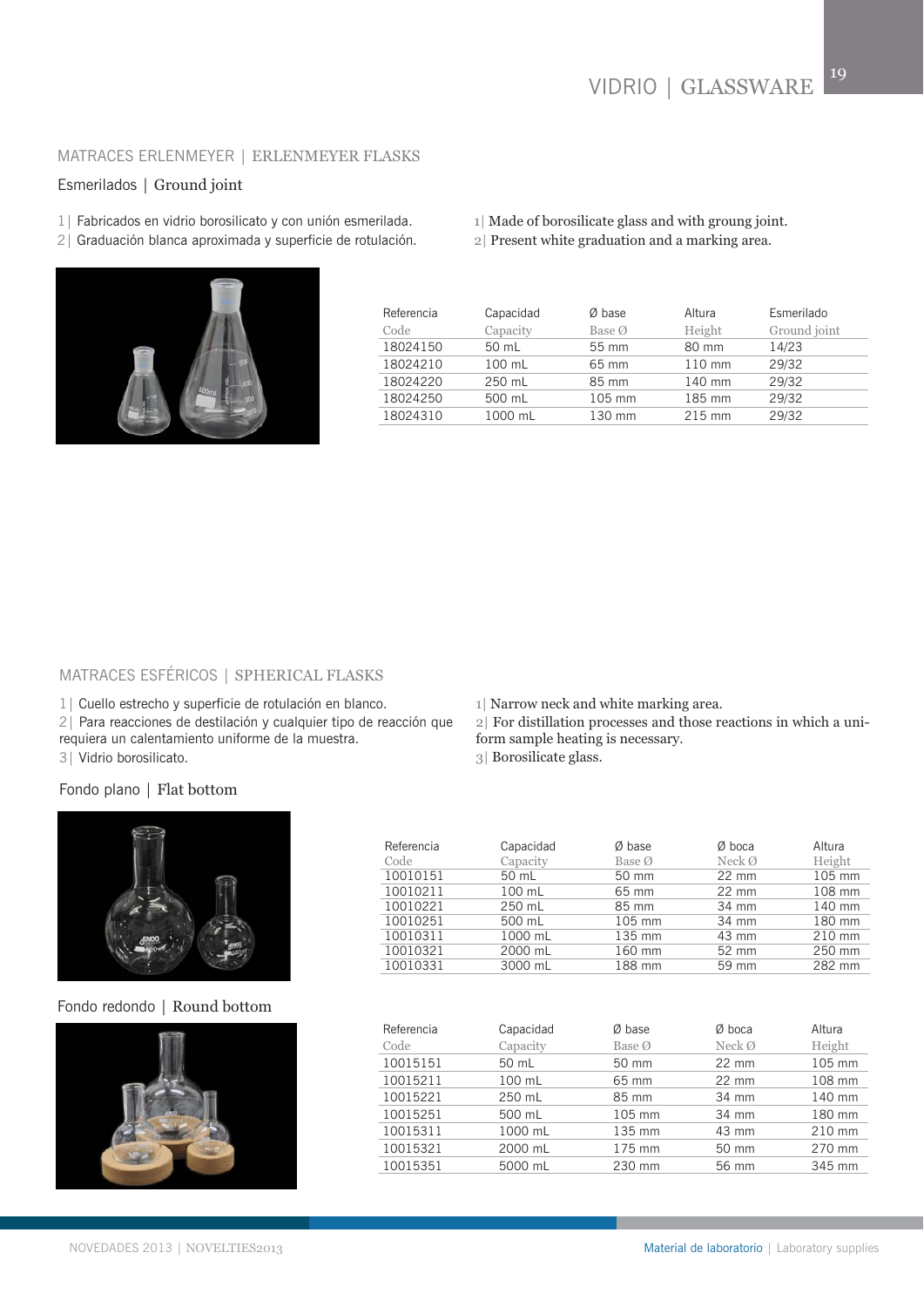#### MATRACES ESFÉRICOS ESMERILADOS | SPHERICAL FLASKS WITH GROUND JOINT

- 1| En vidrio borosilicato y con uniones esmeriladas.
- 2| Gran resistencia al choque térmico.

1| In borosilicate glass and with ground joint.

Referencia Capacidad Ø base Altura Esmerilado Code Capacity Base Ø Height Ground joint 18010150 50 mL 50 mm 105 mm 14/23 18010210 100 mL 65 mm 108 mm 14/23

2| High resistance to thermal shock.

Fondo plano | Flat bottom



Fondo redondo | Round bottom



| 18010211   | 100 mL    | 65 mm  | 108 mm | 29/32      |
|------------|-----------|--------|--------|------------|
| 18010212   | 100 mL    | 65 mm  | 108 mm | 19/26      |
| 18010220   | 250 mL    | 85 mm  | 140 mm | 29/32      |
| 18010250   | 500 mL    | 105 mm | 180 mm | 29/32      |
| 18010310   | 1000 mL   | 135 mm | 210 mm | 29/32      |
|            |           |        |        |            |
|            |           |        |        |            |
|            |           |        |        |            |
| Referencia | Canacidad | A hase | Altura | Fsmerilado |
|            |           |        |        |            |

| Referencia | Capacidad       | Ø base | Altura | Esmerilado   |
|------------|-----------------|--------|--------|--------------|
| Code       | Capacity        | Base Ø | Height | Ground joint |
| 18015110   | $10 \text{ mL}$ | 35 mm  | 65 mm  | 14/23        |
| 18015150   | 50 mL           | 50 mm  | 105 mm | 14/23        |
| 18015210   | 100 mL          | 65 mm  | 108 mm | 14/23        |
| 18015211   | 100 mL          | 65 mm  | 108 mm | 29/32        |
| 18015220   | 250 mL          | 85 mm  | 140 mm | 29/32        |
| 18015250   | 500 mL          | 105 mm | 180 mm | 29/32        |
| 18015310   | 1000 mL         | 135 mm | 210 mm | 29/32        |
|            |                 |        |        |              |

# MATRACES FORMA CORAZÓN | PEAR-SHAPED FLASKS



| Referencia | Capacidad | Esmerilado   | <b>Bocas</b> |
|------------|-----------|--------------|--------------|
| Code       | Capacity  | Ground joint | <b>Necks</b> |
| 18011120   | $25$ mL   | 14/23        |              |
| 18011220   | 250 mL    | 29/32        |              |
| 18013152   | 50 mL     | 14/23        |              |
| 18013213   | 100 mL    | 14/23        |              |

#### MATRACES KITASATOS | KITASATOS FLASKS

1| Matraces de paredes gruesas, con oliva lateral para conexión a bomba de vacío o trompa de agua.

- 2| Graduación aproximada y superficie de rotulación en blanco.
- 3| Vidrio borosilicato.

1| Sturdy constructed with thick walls, they present a lateral hose connection to be connected to vacuum pumps or water jet pumps.

- 2| Approximate graduation and white marking area.
- 3| Borosilicate glass.



| Referencia | Capacidad | Ø base   | $Ø$ boca | Altura | Ø oliva          |
|------------|-----------|----------|----------|--------|------------------|
| Code       | Capacity  | Base Ø   | Neck Ø   | Height | Hose $\emptyset$ |
| 12418221   | 250 mL    | 85 mm    | 35 mm    | 140 mm | 8-10 mm          |
| 12418251   | 500 mL    | $105$ mm | 38 mm    | 180 mm | $9-11$ mm        |
| 12418311   | 1000 mL   | 140 mm   | 44 mm    | 230 mm | $10-12$ mm       |
| 12418321   | 2000 mL   | $165$ mm | 60 mm    | 255 mm | $8-13$ mm        |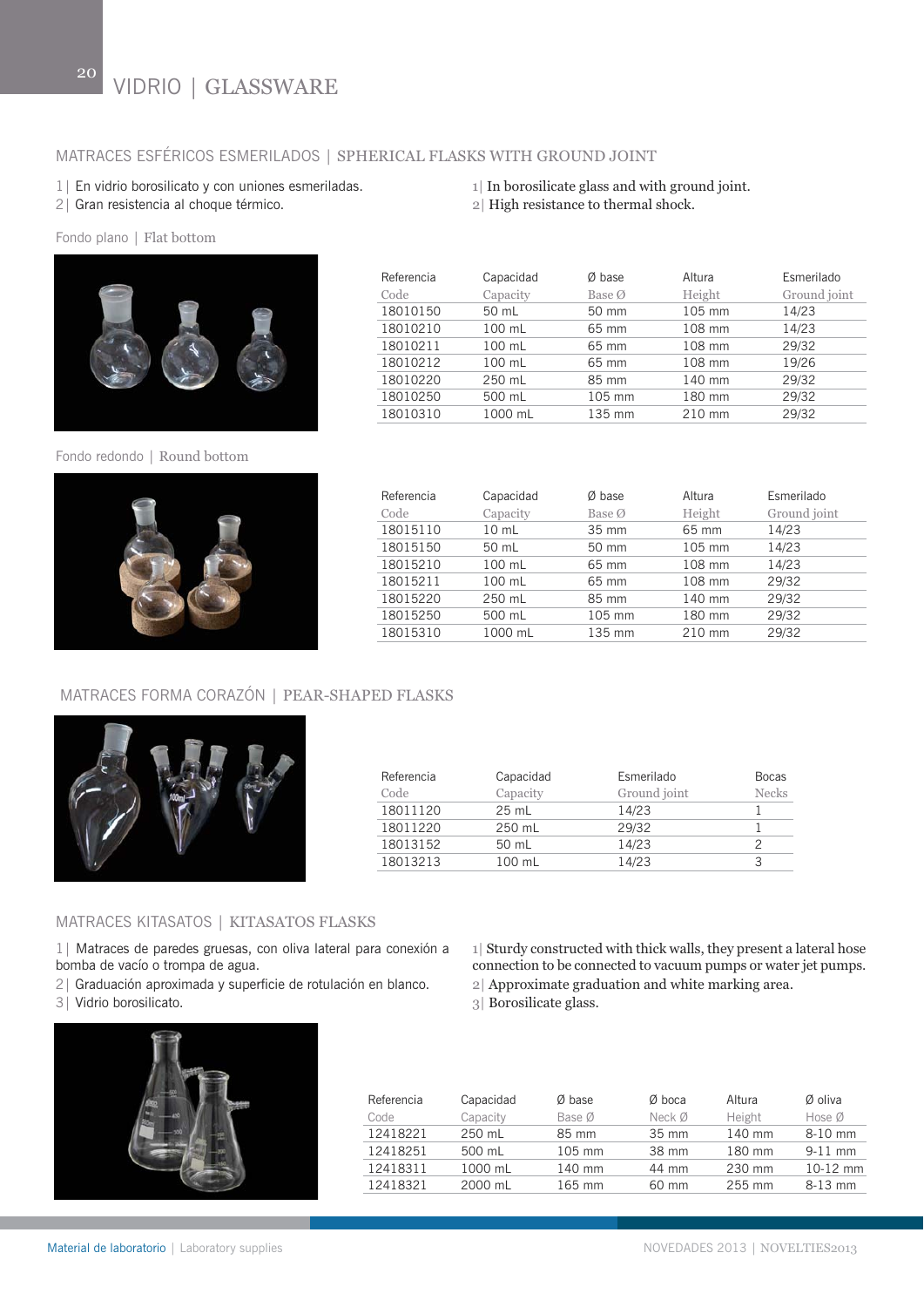3| Each mortar is supplied together with its glass pestle with one

#### MORTEROS CON MANO | MORTARS WITH PESTLE

- 1| Base ancha y estable y con pico.
- 2| Pulidos tanto el interior como el exterior.

3| Cada mortero se suministra con su mano, fabricada también en

vidrio y con forma de bola y acabado áspero en un extremo.



| Referencia | Capacidad | Diámetro | Altura | Long. mano       | Ø bola          |
|------------|-----------|----------|--------|------------------|-----------------|
| Code       | Capacity  | Diameter | Height | Pestle length    | Ball Ø          |
| 12231060   | 90 mL     | 60 mm    | 40 mm  | 90 mm            | $20 \text{ mm}$ |
| 12231080   | 100 mL    | 80 mm    | 50 mm  | 105 mm           | $20 \text{ mm}$ |
| 12231100   | 200 mL    | 100 mm   | 60 mm  | $115 \text{ mm}$ | $25 \text{ mm}$ |
| 12231120   | 400 mL    | 120 mm   | 75 mm  | 130 mm           | 35 mm           |
| 12231150   | 900 mL    | 150 mm   | 90 mm  | 180 mm           | 38 mm           |

1| Wide and stable base and a spout. 2| Polished inside and outside.

rough ball-shaped end.

#### Manos para morteros | Pestles for mortars



| Referencia | Longitud         | Ø bola          | Mortero |
|------------|------------------|-----------------|---------|
| Code       | Length           | Ball Ø          | Mortar  |
| 12231906   | 90 mm            | $20 \text{ mm}$ | 60 mm   |
| 12231908   | 105 mm           | $20 \text{ mm}$ | 80 mm   |
| 12231910   | $115 \text{ mm}$ | $25 \text{ mm}$ | 100 mm  |
| 12231912   | 130 mm           | 35 mm           | 120 mm  |
| 12231915   | 180 mm           | 38 mm           | 150 mm  |

#### ORINAL DE CABALLERO MODELO SABOT | SABOT URINE BOTTLES



| Referencia | Capacidad | Graducación |
|------------|-----------|-------------|
| Code       | Capacity  | Graduation  |
| 12231906   | 900 mL    | 50 mL       |

# PICNÓMETRO PARA SÓLIDOS | PYCNOMETER FOR SOLIDS

| Referencia | Volumen |
|------------|---------|
| Code       | Volume  |
| 11530151   | 50 mL   |

#### PIEZAS ACODADAS 75º | BENT CONNECTING ADAPTERS 75º



Cabeza roscada con tapón de plástico. / Threaded head with plastic stopper.

| Referencia<br>Code | Rosca<br>Thread | Esmerilado<br>Ground joint |
|--------------------|-----------------|----------------------------|
| 18117000           | Χ               | 14/23                      |
| 18117001           | 18              | 29/32                      |
|                    |                 |                            |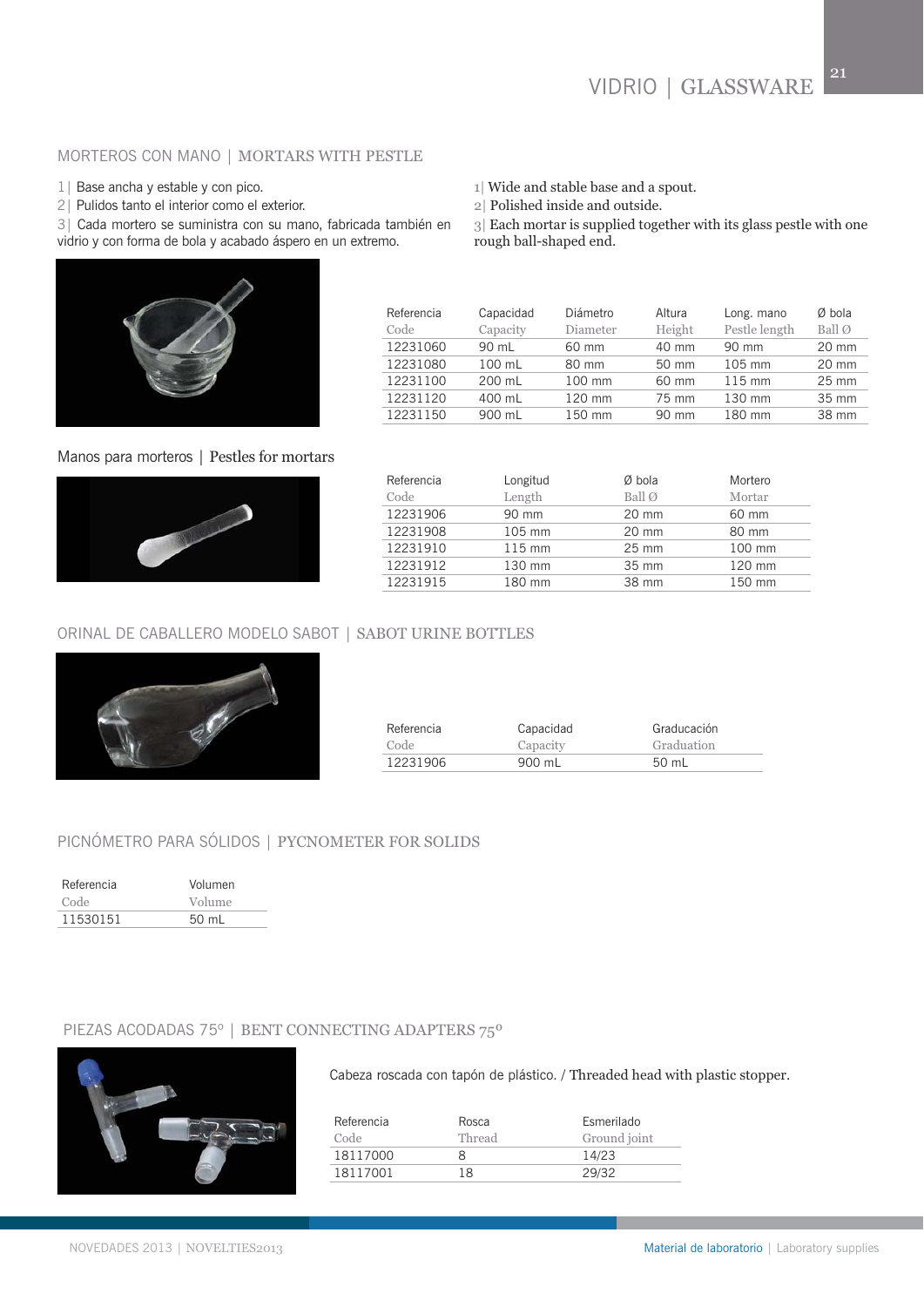# VIDRIO | GLASSWARE

#### PIEZA CON CABEZA ROSCADA | INLET ADAPTER WITH THREADED TOP



22

| Referencia | Rosca  | Esmerilado   |
|------------|--------|--------------|
| Code       | Thread | Ground joint |
| 18116000   | 13     | 14/23        |

#### PIEZAS DOBLES ACODADAS | BENT DOUBLE PIECES



| Referencia | Diámetro        | Longitud | Esmerilado   |
|------------|-----------------|----------|--------------|
| Code       | Diameter        | Length   | Ground joint |
| 18860012   | 7 mm            | 160 mm   | 14/23        |
| 18860026   | $25 \text{ mm}$ | 280 mm   | 29/32        |

#### PIEZA INTERMEDIA CON OLIVA | ADAPTER WITH HOSE CONNECTION



| Referencia | Esmerilado   | Ø oliva                       |
|------------|--------------|-------------------------------|
| Code       | Ground joint | Hose connection $\varnothing$ |
| 18118000   | 14/23        | $10 \text{ mm}$               |

#### PIPETA PARA VINO | WINE PIPETTE

1| Instrumento utilizado para la obtención de muestras de una barrica. 2| Provista de dos asas en un extremo para poder sujetar la pipeta cómodamente.



 $\scriptstyle\rm I\vert$  Instrument used to obtain samples of wine directly from the barrel.

2| Provided with a pair of handles at one end to hold the pipette while it is introduced into the barrel.

| Referencia | Capacidad | Diámetro        | Longitud |
|------------|-----------|-----------------|----------|
| Code       | Capacity  | Diameter        | Length   |
| 11590000   | 350 mL    | $30 \text{ mm}$ | 640 mm   |

# PIPETAS PASTEUR TERMOESTÉRIL | PASTEUR THERMOSTERILE PIPETTES

| Referencia | Longitud | Cantidad por caja |
|------------|----------|-------------------|
| Code       | Length   | Items per box     |
| 17477282   | 280 mm   | 250               |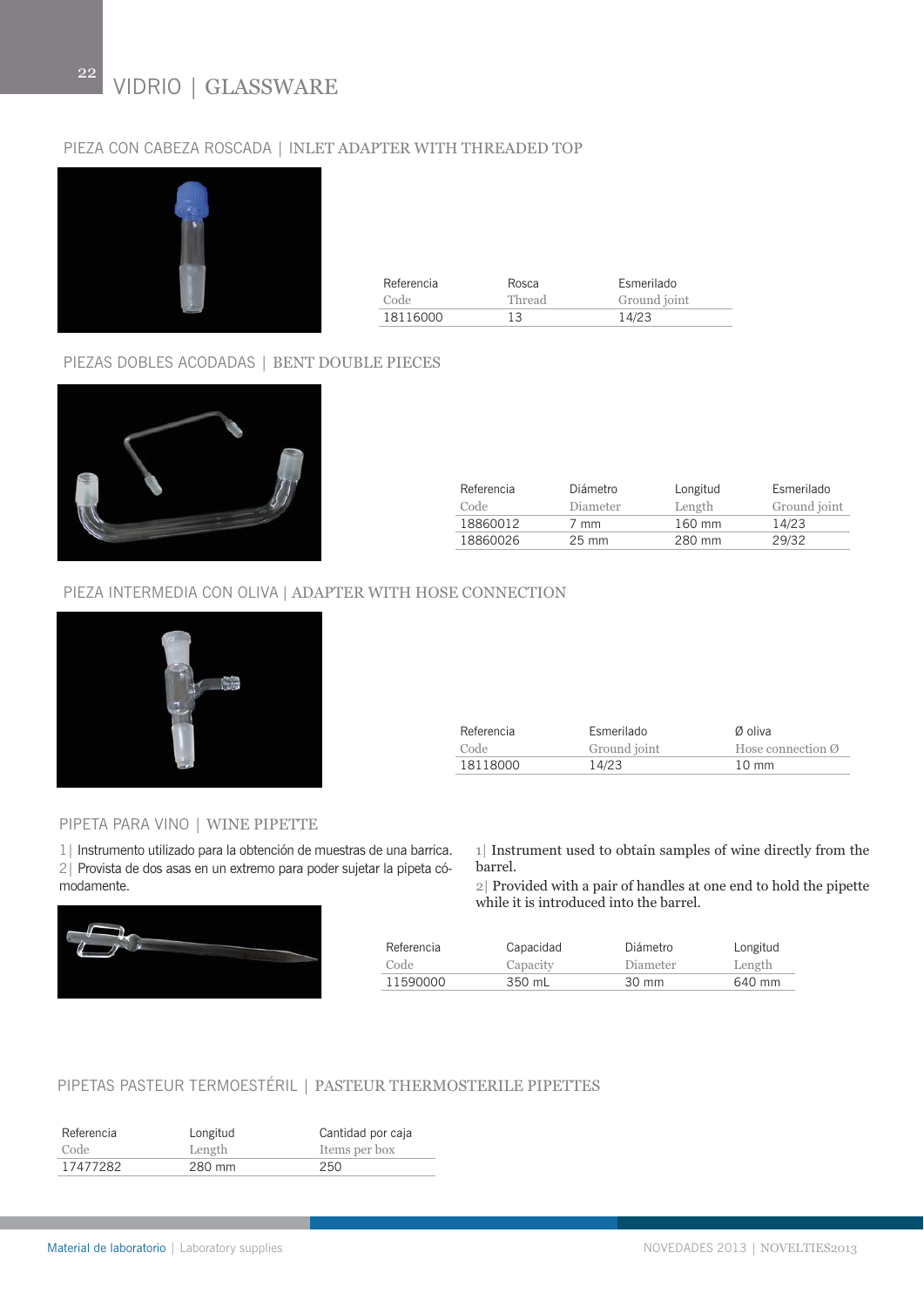#### PIPETAS PASTEUR | PASTEUR PIPETTES

- 1| Punta larga y fina y con estrangulamiento en el tubo de aspiración.
- 2| No estériles y no graduadas.



1| With long and fine tip and with constriction on the upper suction end.

2| Non sterile and non graduated.

| Referencia<br>Code | Longitud<br>Length | Cantidad por caja<br>Items per box |
|--------------------|--------------------|------------------------------------|
| 17477150           | $150 \text{ mm}$   | 250                                |
| 17477230           | 230 mm             | 250                                |

#### PIPETAS 1 AFORO | VOLUMETRIC PIPETTES

- 1| Un único enrase para la medición de 1 volumen fijo.
- 2| Calibradas a 20 °C, con código de color.
- 3| ISO 648.



#### Clase A/AS | Class A/AS



#### PIPETAS GRADUADAS | GRADUATED PIPETTES

1 | Calibradas a 20° C, con código de color. 2| ISO 835.

1| Calibrated at 20 ºC, with colour coded. 2| ISO 835.

Clase A/AS | Class A/AS



1| Con graduación ámbar. / With amber graduation.

2| Se suministran con certificado de calibración. / Supplied with calibration certificate.

| Sin bulbo de seguridad, 0 arriba   Without security bulb, o at the top |                 |            |  |  |  |
|------------------------------------------------------------------------|-----------------|------------|--|--|--|
| Referencia                                                             | Capacidad       | Graduación |  |  |  |
| Code                                                                   | Capacity        | Graduation |  |  |  |
| 11607710                                                               | 1 mL            | $0.01$ mL  |  |  |  |
| 11607740                                                               | 2 mL            | $0.02$ mL  |  |  |  |
| 11607760                                                               | 5 mL            | $0.05$ mL  |  |  |  |
| 11607770                                                               | $10 \text{ mL}$ | $0.10$ mL  |  |  |  |

1| Circular mark for measuring a unique and accurate volume.

2| Calibrated at 20 ºC, with colour coded.

3| ISO 648.

Con graduación ámbar, sin bulbo de seguridad. With amber graduation and without security bulb

| Capacidad       |
|-----------------|
| Capacity        |
| 1 mL            |
| 2 mL            |
| 5 mL            |
| $10 \text{ mL}$ |
| 20 mL           |
| 25 mL           |
|                 |

Con graduación azul sin bulbo de seguridad With blue graduation and without securtity bulb

| Referencia | Capacidad | Tolerancia   |
|------------|-----------|--------------|
| Code       | Capacity  | Tolerance    |
| 11597110   | 1 mL      | $± 0.007$ mL |
| 11597120   | 2 mL      | $± 0.010$ mL |
| 11597150   | 5 mL      | $± 0.015$ mL |
| 11597160   | $10$ mL   | $± 0.020$ mL |
| 11597170   | 20 mL     | $± 0.030$ mL |
| 11597190   | $25$ mL   | $± 0.030$ mL |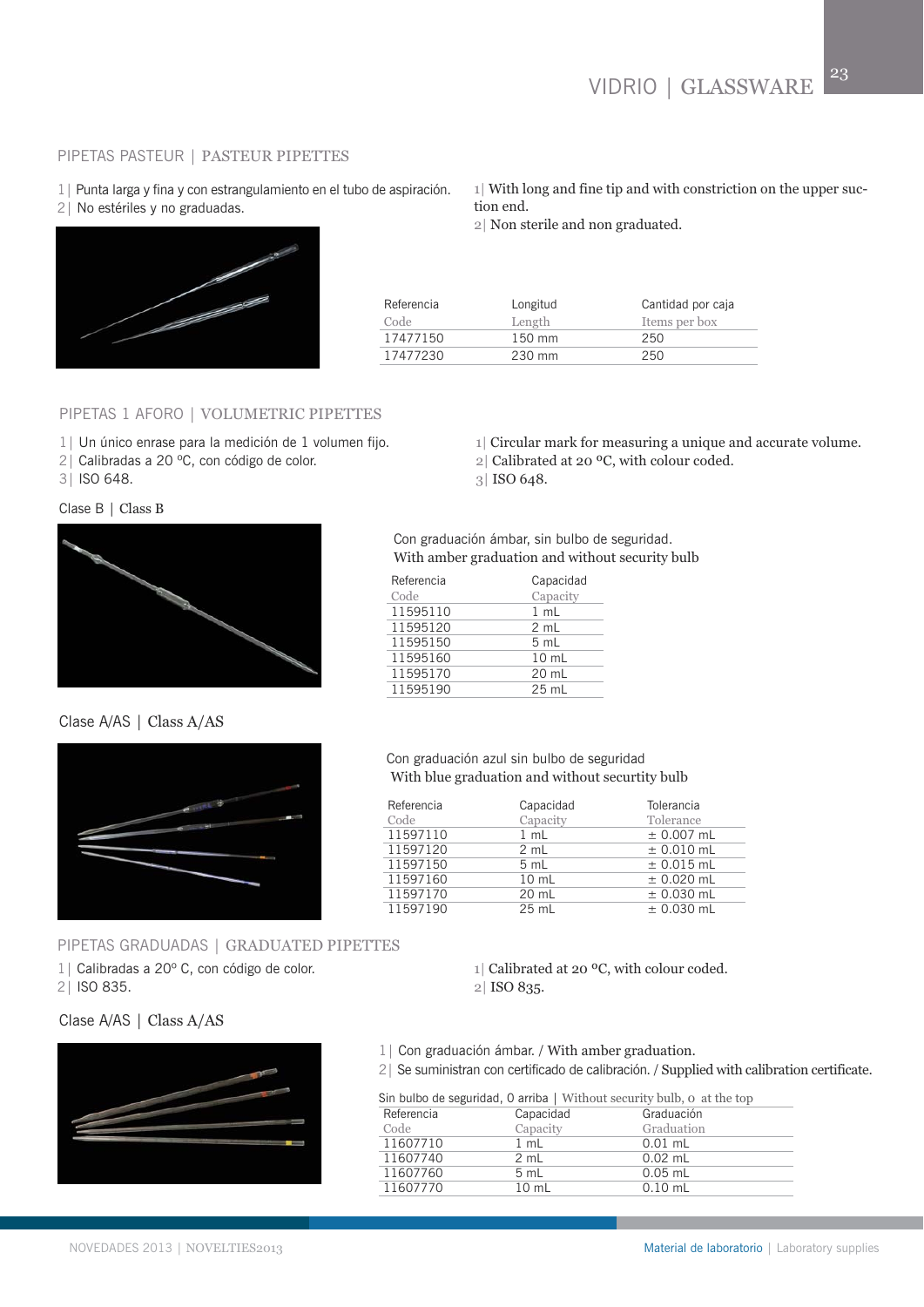#### PIPETAS GRADUADAS | GRADUATED PIPETTES

#### Clase B | Class B

- 1| Con graduación ámbar.
- 2| 0 abajo, sin bulbo de seguridad



| Capacidad | Graduación  |
|-----------|-------------|
| Capacity  | Graduation  |
| $0.1$ mL  | $0.001$ mL  |
| $0.2$ mL  | $0.001$ mL  |
| $0.5$ mL  | $0.005$ mL  |
| $1.0$ mL  | $0.01$ mL   |
| $2.0$ mL  | $0.02$ mL   |
| $5.0$ mL  | $0.05 \; m$ |
| 10.0 mL   | $0.1$ mL    |
| $20.0$ mL | $0.1$ mL    |
| 25.0 mL   | $0.1$ mL    |
|           |             |

1| With amber graduation.

2| 0 at the bottom, without security bulb

# PROBETAS AFORADAS | VOLUMETRIC CYLINDERS



Para el equipo García Tena. To be used with García Tena equipment.

| Referencia<br>Code | Capacidad<br>Capacity | Diámetro<br>Diameter | Altura<br>Height |
|--------------------|-----------------------|----------------------|------------------|
| 11633001           | $5.1 \text{ ml}$      | $12 \text{ mm}$      | $110 \text{ mm}$ |
| 11633002           | $3.2$ mL              | $12 \text{ mm}$      | $110 \text{ mm}$ |

# PROBETAS GRADUADAS | GRADUATED MEASURING CYLINDERS

- 1| Con pico y base hexagonal.
- 2| Calibradas a 20 ºC. Con graduación según ISO 4788.
- 1| With spout and hexagonal base.
- 2| Calibrated at 20 ºC. Graduation according to ISO 4788.

# Clase B | Class B



#### Clase A | Class A



| Referencia | Capacidad       | Diámetro        | Altura | Graduación        | Tolerancia  |
|------------|-----------------|-----------------|--------|-------------------|-------------|
| Code       | Capacity        | Diameter        | Height | Graduation        | Tolerance   |
| 11636050   | 5 mL            | $11 \text{ mm}$ | 112 mm | $0.1$ mL          | $± 0.1$ mL  |
| 11636110   | $10 \text{ mL}$ | $12 \text{ mm}$ | 135 mm | $0.2$ mL          | $± 0.2$ mL  |
| 11636120   | $25$ mL         | $20 \text{ mm}$ | 160 mm | $0.5$ mL          | $± 0.5$ mL  |
| 11636150   | 50 mL           | $25 \text{ mm}$ | 195 mm | 1.0 <sub>mL</sub> | $± 1.0$ mL  |
| 11636210   | $100$ mL        | 30 mm           | 240 mm | $1.0$ mL          | $± 1.0$ mL  |
| 11636220   | 250 mL          | 40 mm           | 320 mm | $2.0$ mL          | $±$ 2.0 mL  |
| 11636250   | 500 mL          | 50 mm           | 380 mm | $5.0$ mL          | $± 5.0$ mL  |
| 11636310   | 1000 mL         | 65 mm           | 420 mm | $10.0$ mL         | $± 10.0$ mL |
| 11636320   | 2000 mL         | 80 mm           | 520 mm | 20.0 mL           | $±$ 20.0 mL |
|            |                 |                 |        |                   |             |

| Referencia<br>Code | Capacidad<br>Capacity | Diámetro<br>Diameter | Altura<br>Height | Graduación<br>Graduation | Tolerancia<br>Tolerance |
|--------------------|-----------------------|----------------------|------------------|--------------------------|-------------------------|
| 11637050           | 5 mL                  | $11 \text{ mm}$      | $112 \text{ mm}$ | $0.1$ ml                 | $\pm$ 0.05 mL           |
| 11637110           | $10 \text{ mL}$       | $12 \text{ mm}$      | 135 mm           | $0.2$ mL                 | $\pm$ 0.1 mL            |
| 11637120           | $25$ mL               | $20 \text{ mm}$      | 160 mm           | $0.5$ mL                 | $± 0.25$ mL             |
| 11637150           | $50 \text{ ml}$       | $25 \text{ mm}$      | 195 mm           | $1.0$ ml                 | $\pm$ 0.5 mL            |
| 11637210           | 100 mL                | 30 mm                | 240 mm           | $1.0$ mL                 | $± 0.5$ mL              |
| 11637220           | $250$ mL              | 40 mm                | 320 mm           | $2.0$ mL                 | $± 1.0$ mL              |
| 11637250           | 500 mL                | 50 mm                | 380 mm           | $5.0$ mL                 | $± 2.5$ mL              |
| 11637310           | 1000 mL               | 65 mm                | 420 mm           | $10.0$ mL                | $± 5.0$ mL              |
| 11637320           | 2000 mL               | 80 mm                | 520 mm           | 20.0 mL                  | $± 10.0$ mL             |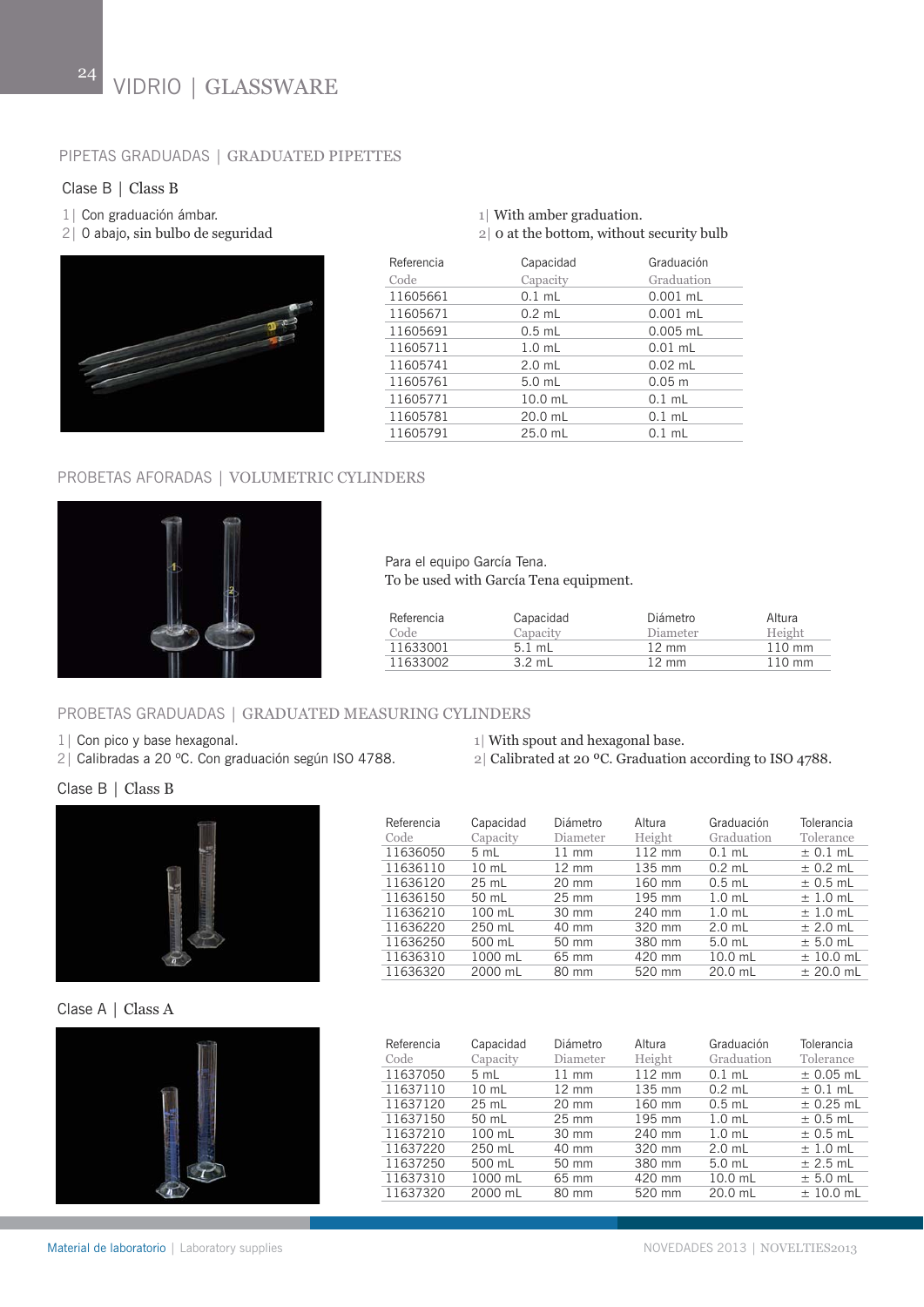#### REFRIGERANTES | CONDENSERS

#### Allihn (a bolas) | Allihn

1| Camisa en forma de 5 bolas por donde circula el refrigerante.  $1/5$  bulb jacket through which the refrigerating liquid flows.



| Referencia<br>Code | Long. útil<br>Useful length | Long. total<br>Total length | Esmerilados<br>Ground joints |
|--------------------|-----------------------------|-----------------------------|------------------------------|
| 11216160           | $160$ mm                    | 280 mm                      | 14/23                        |
| 11216250           | 250 mm                      | 386 mm                      | 29/32                        |

#### Dedo frío | Cold finger



| Referencia | Esmerilado   | Rosca  |
|------------|--------------|--------|
| Code       | Ground joint | Thread |
| 11210001   | 14/23        | 13     |

#### Dimroth | Dimroth

- 1| Serpentín interior por donde circula el líquido refrigerante.
- 2| El vapor llena el espacio situado entre el serpentín y la pared del refrigerante.



1| Internal coil through which the refrigerating liquid flows. 2| The vapour fills the space left between the coil and the condenser wall.

| Referencia | Long. útil    | Long. total  | Esmerilados     |              |
|------------|---------------|--------------|-----------------|--------------|
| Code       | Useful length | Total length | Ground joints   |              |
|            |               |              | Hembra / Socket | Macho / Cone |
| 11217251   | 250 mm        | 400 mm       | 29/32           | 29/32        |
| 11218160   | 160 mm        | 300 mm       | 14/23           | 14/23        |
|            |               |              |                 |              |

#### Dimroth para Soxhlet | Dimroth for Soxhlet



| Referencia | Long. útil    | Long. total  | Esmerilados   |
|------------|---------------|--------------|---------------|
| Code       | Useful length | Total length | Ground joints |
| 11219160   | $160$ mm      | 270 mm       | 29/32         |
| 11219180   | 180 mm        | 310 mm       | 45/40         |
| 11219200   | 200 mm        | 360 mm       | 55/44         |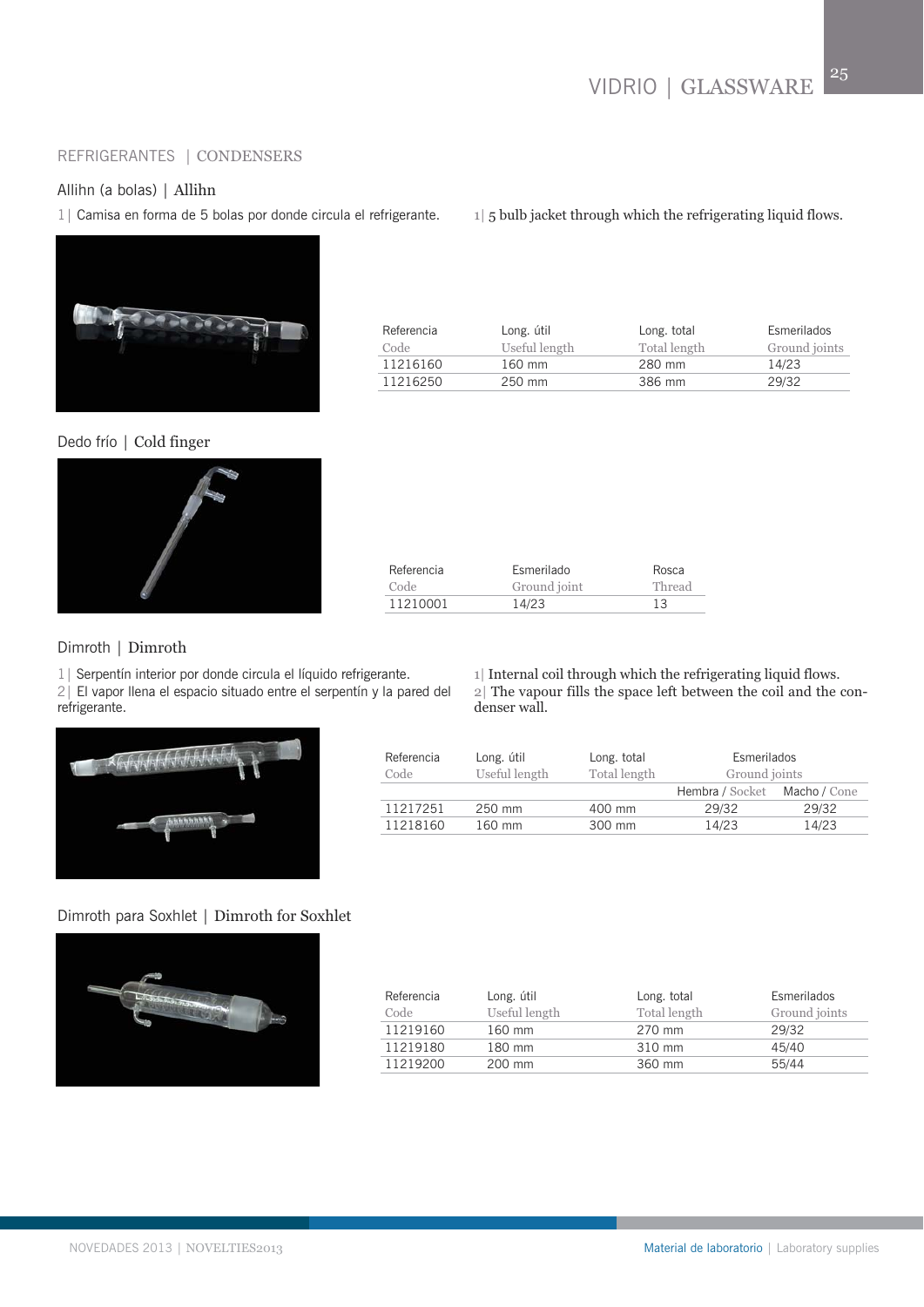#### REFRIGERANTES | CONDENSERS

### Liebig West | Liebig West



| Referencia | Long. útil    | Long. total              | Esmerilados   |
|------------|---------------|--------------------------|---------------|
| Code       | Useful length | Total length             | Ground joints |
| 11215100   | 100 mm        | 220 mm                   | 14/23         |
| 11215120   | 120 mm        |                          | 14/23         |
| 11215160   | 160 mm        | 270 mm                   | 14/23         |
| 11215201   | 200 mm        |                          | 19/26         |
| 11215202   | 200 mm        |                          | 24/29         |
| 11215243   | 200 mm        | 310 mm                   | 14/23         |
| 11215250   | 250 mm        | 370 mm                   | 24/29         |
| 11215251   | 300 mm        | 460 mm                   | 29/32         |
| 11215300   | 300 mm        |                          | 26/26         |
| 11215400   | 400 mm        | $\overline{\phantom{a}}$ | 29/32         |
| 11215401   | 400 mm        |                          | 19/26         |

#### Liebig West sin esmerilado | Liebig West without ground joint



| Referencia | <b>Dimensiones</b> |
|------------|--------------------|
| Code       | Dimensions         |
| 11215203   | 200x350 mm         |
| 11215204   | 200x400 mm         |
|            |                    |

Serpentín | Coil

1| Presentan un serpentín interior por donde circula y se condensa el vapor. El líquido refrigerante circula por el espacio situado entre el serpentín y la pared del refrigerante.

1| They present an internal coil through which the vapour flows and condenses. The refrigerating liquid flows through the space left between the coil and the condenser wall.



| Referencia | Long. útil    | Long. total  | Esmerilados     |              |
|------------|---------------|--------------|-----------------|--------------|
| Code       | Useful length | Total length | Ground joints   |              |
|            |               |              | Hembra / Socket | Macho / Cone |
| 11217050   | 120 mm        | 195 mm       |                 |              |
| 11217150   | 120 mm        | 205 mm       | 14/23           |              |
| 11217151   | 120 mm        | 215 mm       | 14/23           | 14/23        |
| 11217160   | 160 mm        | 270 mm       | 14/23           |              |
| 11217202   | 200 mm        | 300 mm       |                 | 45/40        |
| 11217250   | 250 mm        | 400 mm       | 19/26           |              |
| 11217350   | 350 mm        | 460 mm       |                 |              |
| 11217351   | 350 mm        | 470 mm       | 29/32           |              |
| 11218160   | 160 mm        | 300 mm       | 14/23           | 14/23        |

#### 1| Con camisa por donde circula el líquido refrigerante.  $1$  With jacket through which the refrigerating liquid flows.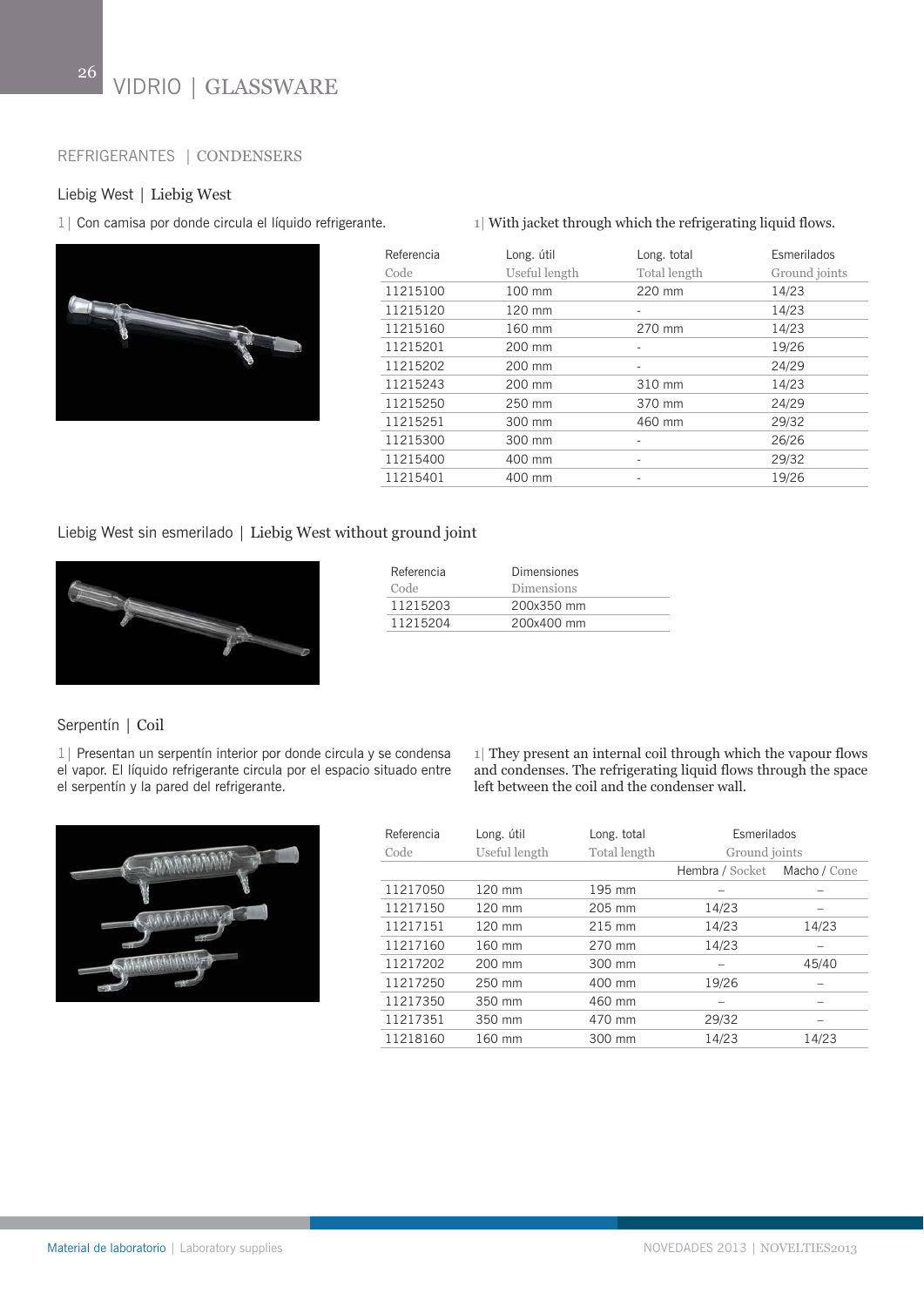# VIDRIO | GLASSWARE  $27$

### TAPONES | STOPPERS



| Referencia | Esmerilado   | Descripción              |
|------------|--------------|--------------------------|
| Code       | Ground joint | Description              |
| 18112140   | 14/23        |                          |
| 18113140   | 14/23        | Con regata / With groove |
| 18112240   | 24/29        |                          |
| 18112290   | 29/32        |                          |
|            |              |                          |

Referencia Longitud Esmerilado Ø tubo Code Length Ground joint Tube Ø 18127000 80 mm 14/23 9 mm 18127001 100 mm 29/32 13 mm

Referencia **Longitud** Ø superior Ø oliva

11290000 320 mm 18 mm 10 mm

Code Length Upper Ø Hose connection Ø

1| Requiere una presión de agua de unos 4 kg/cm2, generando un vacío aproximado

 $1$ | It requires a water pressure of 4 kg/cm<sup>2</sup>, generating an approximate vacuum of

#### TERMINALES ACODADOS 105º | BENT DISTILLATION ADAPTERS 105º



### TROMPA DE VACÍO | WATER JET PUMP



TUBOS | TUBES

# Para centrífugas | For centrifuges



1| No graduados y con reborde.

1| Non graduated and with rim.

| Referencia | Diámetro | Longitud | Capacidad | Grosor pared    | Fondo            |
|------------|----------|----------|-----------|-----------------|------------------|
| Code       | Diameter | Length   | Capacitv  | Wall thickness  | <b>Bottom</b>    |
| 12872160   | 16 mm    | 100 mm   | 12 mL     | $.2 \text{ mm}$ | Redondo / Round  |
| 12876160   | 16 mm    | 110 mm   | 12 mL     | 0 mm            | Cónico / Conical |

de 17 mmHg.

17 mmHg.

#### Colector con oliva | Reaction storgae tube with hose connection



| Referencia | Capacidad | Esmerilado   | Ø oliva                       |
|------------|-----------|--------------|-------------------------------|
| Code       | Capacity  | Ground joint | Hose connection $\varnothing$ |
| 18805120   | 20 mL     | 14/23        | $10 \text{ mm}$               |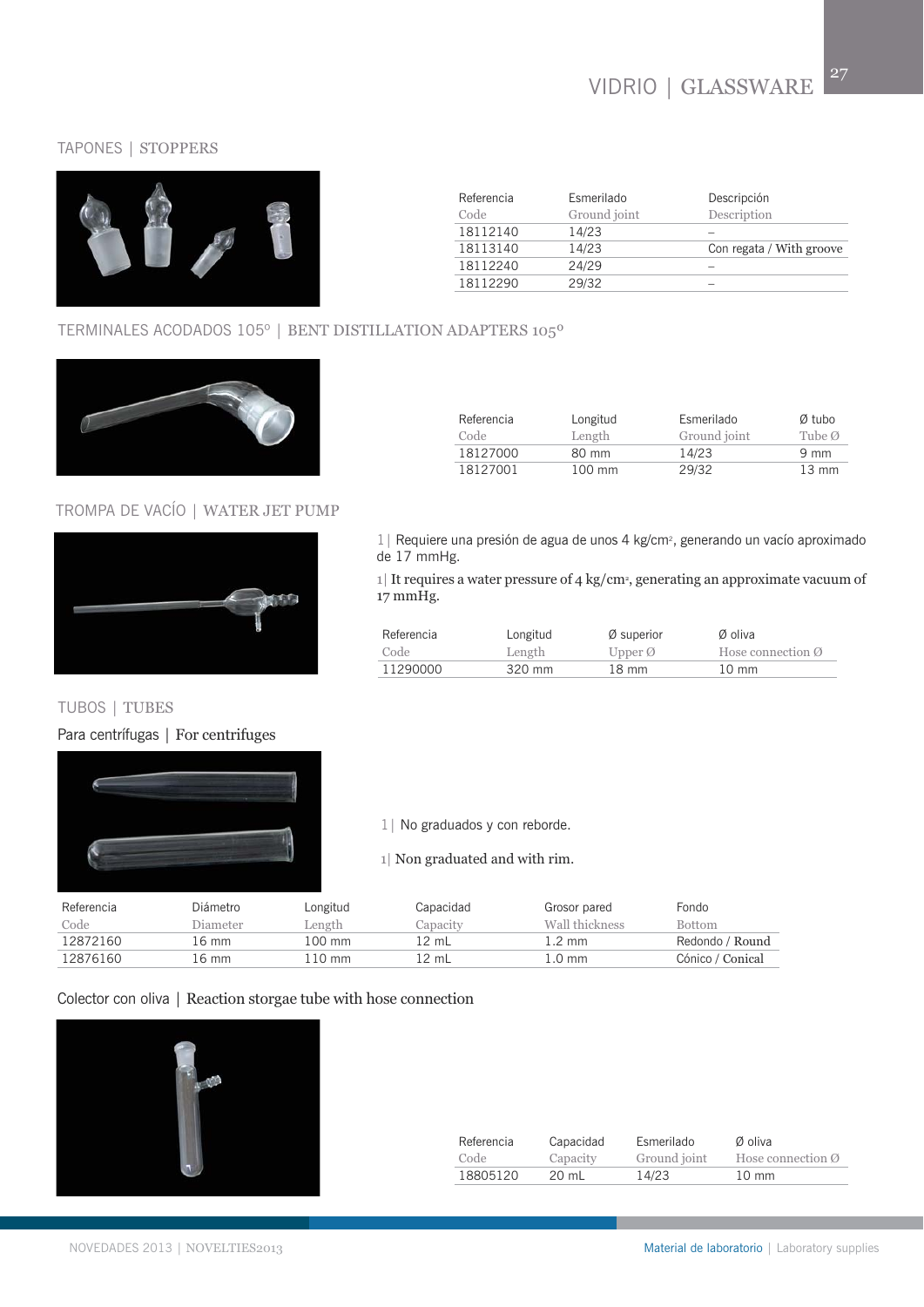#### TUBOS | TUBES

#### Para cloruro cálcico | Drying tube



| Referencia | <b>Fsmerilado</b> |
|------------|-------------------|
| Code       | Ground joint      |
| 18805000   | 14/23             |

Digestores | Digesting

1| De vidrio borosilicato, con paredes gruesas y uniformes y fondo redondo. Diámetro de 42 mm.

2| Altamente resistentes a la acción de ácidos y bases fuertes y a las elevadas temperaturas requeridas en el proceso de digestión.



1| Made of borosilicate glass and with thick uniform walls and round bottom. Diameter of 42 mm.

2| Highly resistant to strong acids and bases and to high temperatures required in the process of digestion.

| Referencia<br>Code | Longitud<br>Length | Descripción<br>Description                   | Digestor<br>Digestor                |
|--------------------|--------------------|----------------------------------------------|-------------------------------------|
| 13800010           | 300 mm             | Con estrangulamiento<br>With constriction    | Buchi<br>Buchi                      |
| 13800020           | 300 mm             | Sin estrangulamiento<br>Without constriction | Tecator y otros<br>Tecator & others |

#### Tubos de ensayo, vidrio borosilicato | Borosilicate glass test tubes



| Referencia<br>Code | Diámetro<br>Diameter | Longitud<br>Length | Grosor pared<br>Wall thickness | Capacidad<br>Capacity |
|--------------------|----------------------|--------------------|--------------------------------|-----------------------|
| 12805100           | $10 \text{ mm}$      | 100 mm             | $0.8$ mm                       | 5 mL                  |
| 12805161           | $16 \text{ mm}$      | 100 mm             | $0.8$ mm                       | $15 \text{ mL}$       |
| 12805160           | $16 \text{ mm}$      | 160 mm             | $1.0 \text{ mm}$               | $25$ mL               |
| 12805180           | 18 mm                | 180 mm             | $1.5 \text{ mm}$               | 35 mL                 |
| 12805200           | $20 \text{ mm}$      | 200 mm             | $1.5 \text{ mm}$               | 50 mL                 |
| 12805220           | $22 \text{ mm}$      | 220 mm             |                                |                       |
| 12805250           | $25 \text{ mm}$      | 200 mm             | $1.5 \text{ mm}$               | 80 mL                 |

Tubos de ensayo, Vidrio soda | Soda glass test tubes



- 1| Con borde recto y fondo redondo.
- 2| En cajas de 250 unidades.
- 1| Rimless and with round bottom.
- 2| In boxes of 250 units.

| Referencia | Diámetro        | Longitud         | Capacidad | Grosor pared   |
|------------|-----------------|------------------|-----------|----------------|
| Code       | Diameter        | Length           | Capacity  | Wall thickness |
| 12802101   | $10 \pm 0.5$ mm | 75 mm            | 3 mL      | $0.5$ mm       |
| 12802121   | $12 \pm 0.5$ mm | 75 mm            | 5 mL      | $0.5$ mm       |
| 12802122   | $12 \text{ mm}$ | $100 \text{ mm}$ | 7 mL      | $0.8$ mm       |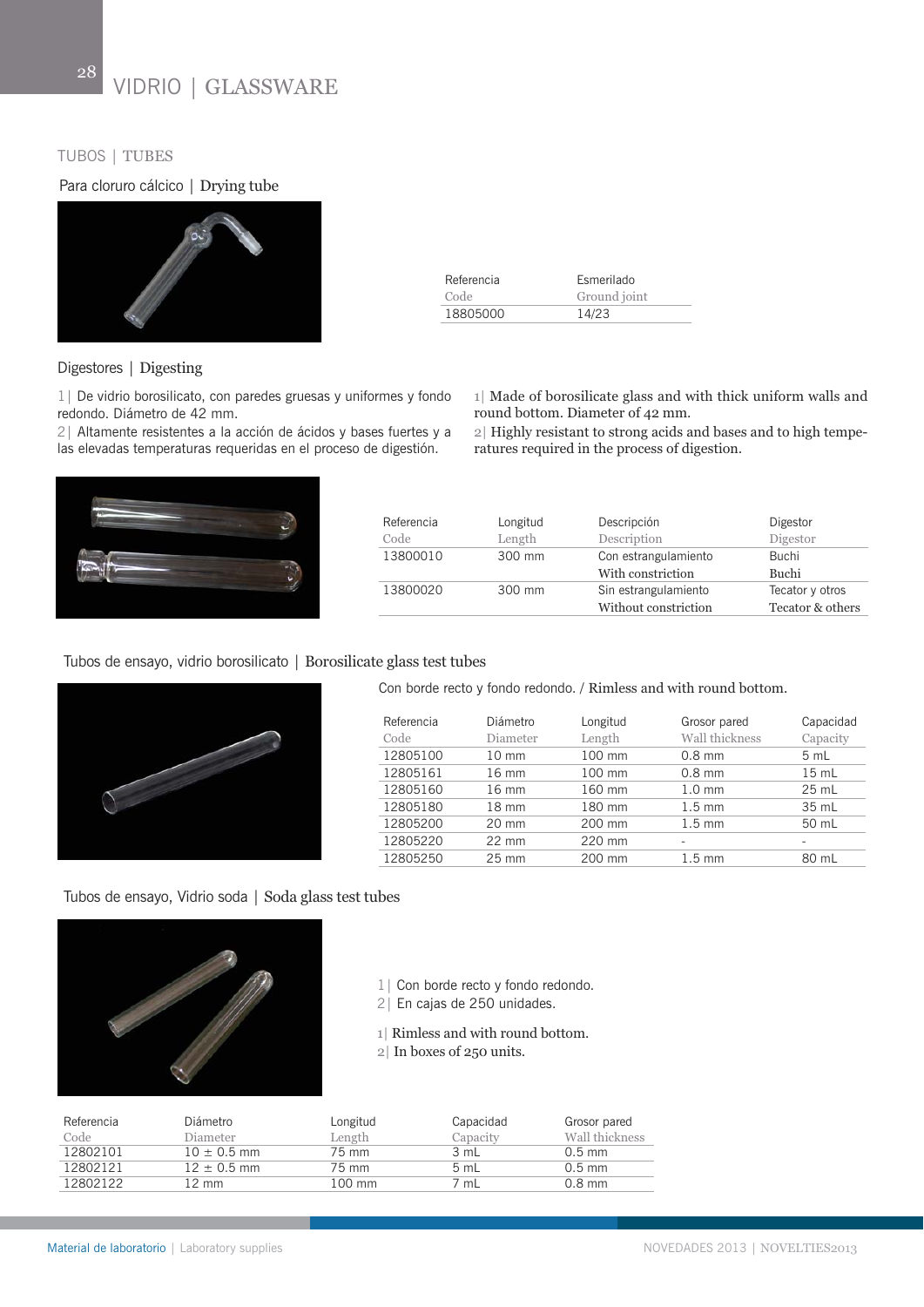#### TUBOS | TUBES

#### Nessler | Nessler



Thiele | Thiele



En "U" | "U" tube



Fondo plano y pico. / Flat bottom and spout.

| Referencia | Aforos      | Diámetro        | Longitud         |
|------------|-------------|-----------------|------------------|
| Code       | Marks       | Diameter        | Length           |
| 12841210   | 50-100 $mL$ | $27 \text{ mm}$ | $210 \text{ mm}$ |

1| Fabricado en vidrio borosilicato, para la determinación de puntos de fusión de sólidos.

1| Made of borosilicate glass, it is used for the determination of solid melting points.

| Referencia | Diámetro | Longitud         | Volumen |
|------------|----------|------------------|---------|
| Code       | Diameter | Length           | Volume  |
| 12840001   | 24 mm    | $150 \text{ mm}$ | 40 mL   |

1| Fabricado en vidrio borosilicato, con reborde en los extremos.

1| Made of borosilicate glass with beaded rims.

| Referencia | Diámetro        | Longitud |
|------------|-----------------|----------|
| Code       | Diameter        | Length   |
| 12850150   | $16 \text{ mm}$ | 150 mm   |

#### VARILLAS AGITADORAS | STIRRING RODS

1| De vidrio macizo con extremos requemados, permiten agitar cualquier tipo de soluciones.

2| Totalmente inertes, no producen contaminación de las muestras por reacción química de la varilla con los componentes de las soluciones.

1| Made of solid glass, with polished ends.

2| Totally inert, avoiding sample contamination by chemical reactions between the rod and the components of the solutions.

#### Rectas | Straight



| Referencia | Diámetro         | Longitud |
|------------|------------------|----------|
| Code       | Diameter         | Length   |
| 10013520   | $5 \text{ mm}$   | 200 mm   |
| 10013530   | $5 \, \text{mm}$ | 300 mm   |
| 10013640   | 6 mm             | 400 mm   |
| 10013650   | 6 mm             | 500 mm   |
|            |                  |          |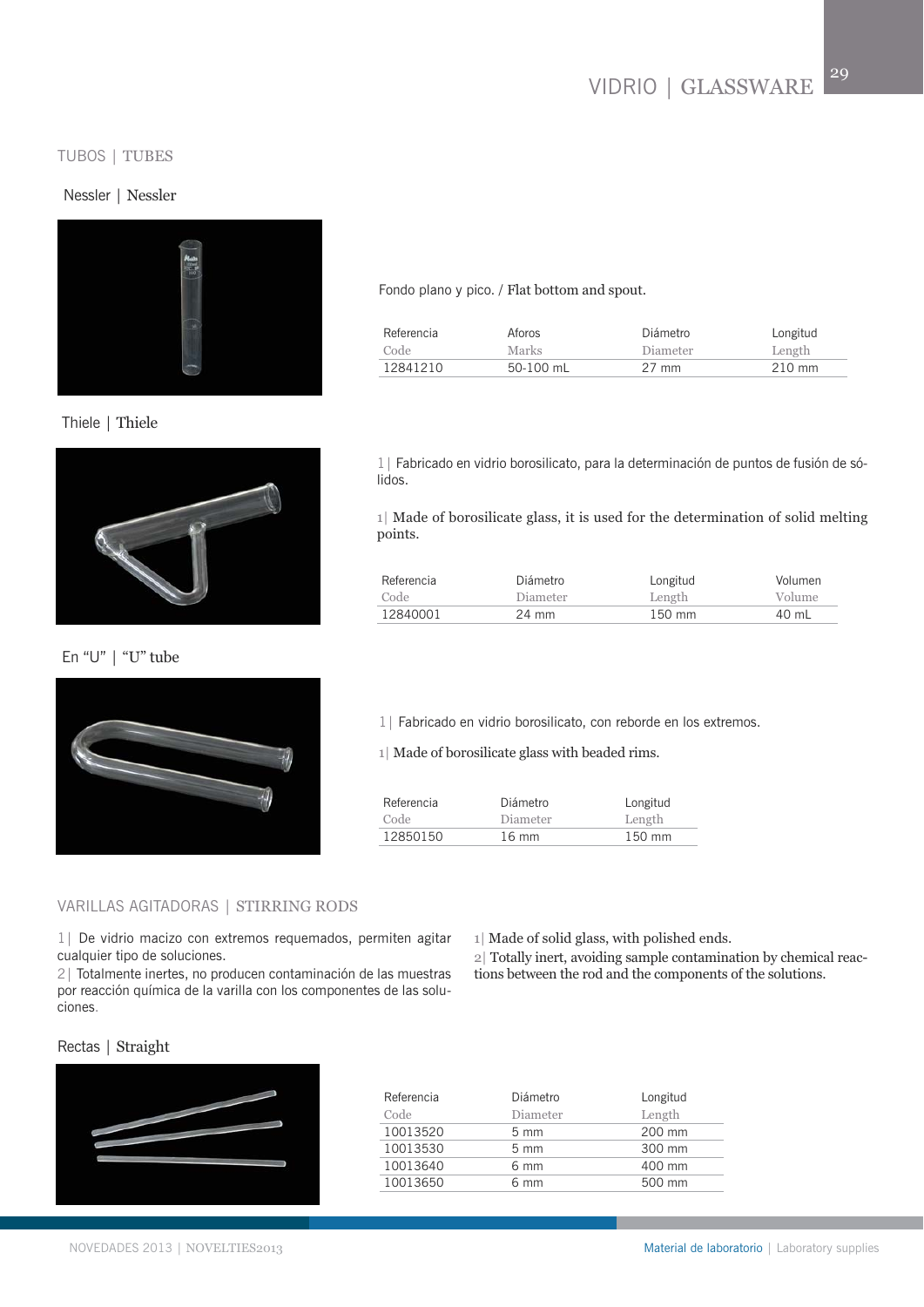### VARILLAS AGITADORAS | STIRRING RODS

#### Helicoidales | Helicoidal



| Referencia | Diámetro       | Longitud |
|------------|----------------|----------|
| Code       | Diameter       | Length   |
| 10013000   | $5 \text{ mm}$ | 200 mm   |
| 10013001   | 7 mm           | 300 mm   |

# VARILLA HUECA, KILOGRAMO DE | KILOGRAMME OF EMPTY TUBE



Vidrio borosilicato / Borosilicate glass

| Referencia | Dimensiones varillas |
|------------|----------------------|
| Code       | Tube dimensions      |
| 10012750   | 7x500 mm             |

#### VASOS DE PRECIPITADOS | BEAKERS

- 1| Con pico y graduación (excepto vasos de 25 mL).
- 2| ISO 3819.
- 3| Vidrio borosilicato.

## Forma alta | Tall form



### Forma baja | Low form



1| With spout and graduation (except 25 mL beakers).

2| ISO 3819.

3| Borosilicate glass.

| Referencia | Capacidad | Diámetro | Altura |
|------------|-----------|----------|--------|
| Code       | Capacity  | Diameter | Height |
| 10153121   | $25$ mL   | 30 mm    | 60 mm  |
| 10153151   | 50 mL     | 38 mm    | 70 mm  |
| 10153201   | 100 mL    | 48 mm    | 80 mm  |
| 10153211   | 150 mL    | 54 mm    | 95 mm  |
| 10153221   | 250 mL    | 60 mm    | 120 mm |
| 10153241   | 400 mL    | 70 mm    | 130 mm |
| 10153261   | 600 mL    | 80 mm    | 150 mm |
| 10153311   | 1000 mL   | 95 mm    | 180 mm |

| Referencia | Capacidad | Diámetro | Altura   |
|------------|-----------|----------|----------|
| Code       | Capacity  | Diameter | Height   |
| 10155121   | $25$ mL   | 35 mm    | 55 mm    |
| 10155151   | 50 mL     | 43 mm    | 60 mm    |
| 10155201   | $100$ mL  | 51 mm    | 71 mm    |
| 10155211   | 150 mL    | 61 mm    | 86 mm    |
| 10155221   | 250 mL    | 70 mm    | 98 mm    |
| 10155241   | 400 mL    | 79 mm    | $115$ mm |
| 10155261   | 600 mL    | 90 mm    | 125 mm   |
| 10155381   | 800 mL    |          |          |
| 10155311   | 1000 mL   | 105 mm   | 145 mm   |
| 10155321   | 2000 mL   | 130 mm   | 185 mm   |
| 10155331   | 3000 mL   | 150 mm   | 210 mm   |
| 10155351   | 5000 mL   | 170 mm   | 270 mm   |
|            |           |          |          |